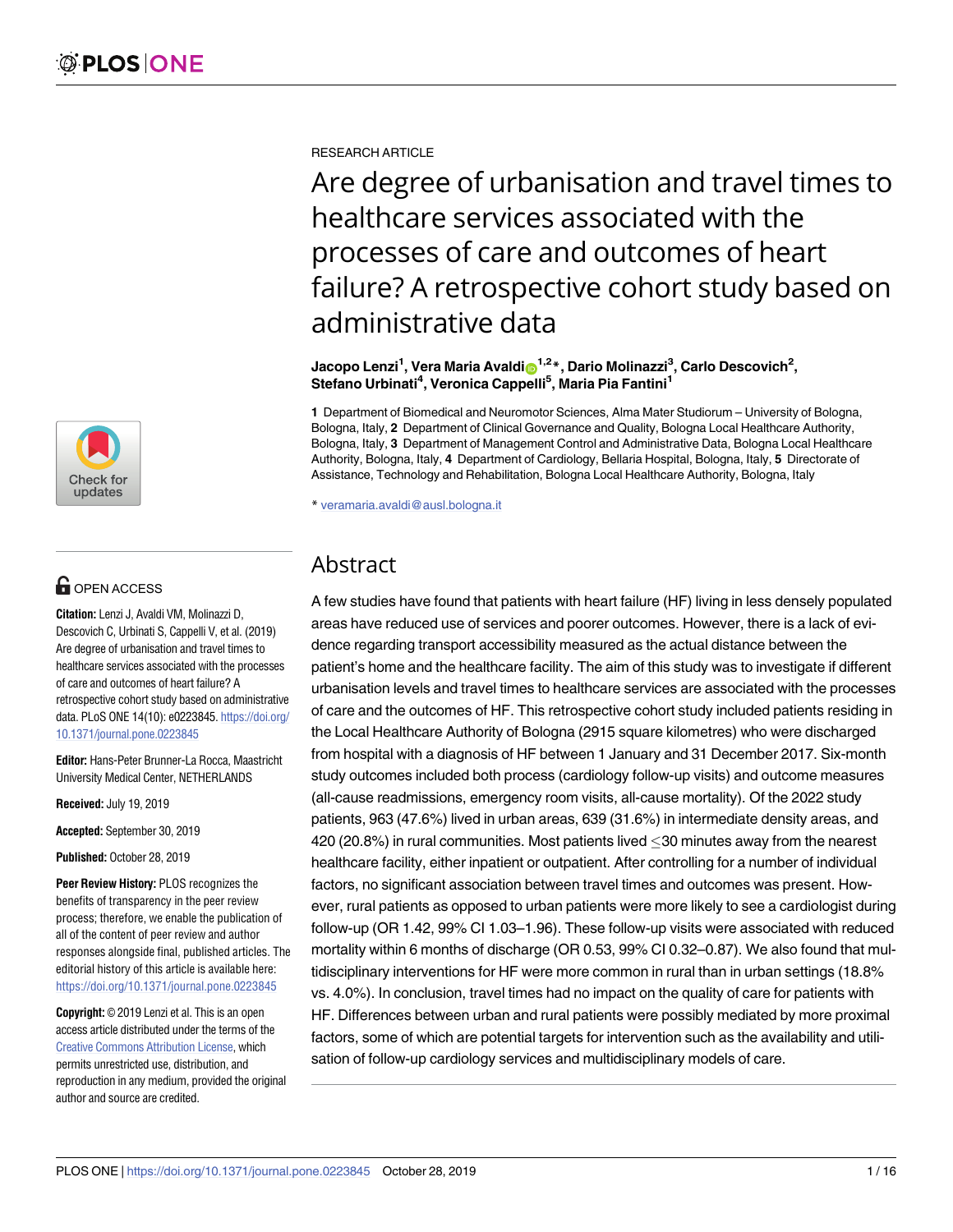<span id="page-1-0"></span>**Data Availability Statement:** All relevant data are within the manuscript and its Supporting Information files.

**Funding:** The authors received no specific funding for this work.

**Competing interests:** The authors have declared that no competing interests exist.

# **Introduction**

Heart failure (HF) is a complex clinical syndrome with a prevalence of 1 to 2% in the adult population of Western countries, a value that exceeds 10% in individuals over 70 years of age [\[1,2](#page-13-0)]. The prognosis is poor, with an in-hospital mortality of 10% and a one-year mortality after discharge of 20 to 40% [\[3–8](#page-13-0)]. HF is one of the main reasons for hospital admission in Europe and the US [\[9\]](#page-13-0), especially for patients over 65 years [[10](#page-13-0)], and the readmission rate exceeds 20% and 50% within a month and a year of hospital discharge, respectively [[11](#page-13-0),[12](#page-13-0)]. Patients require a care approach that takes into account all their complex care needs [\[13\]](#page-13-0), and indeed it has been shown that easy access to care is a significant determinant of their outcomes [\[14\]](#page-13-0).

A recent systematic review regarding accessibility in terms of distance and travel time from the patient's home, showed that individuals living near healthcare facilities have better health outcomes or a higher rate of access to services than those living further away [\[15\]](#page-13-0). However, this review included mainly cancer research studies relying on different data sources and variables.

With respect to HF, a few studies found that living in less densely populated areas was associated with reduced use of services and poorer outcomes [[16–18\]](#page-14-0). These findings should be read keeping in mind that geographic position might have a close correlation with a large number of variables, such as socioeconomic status (SES), availability of appropriate services, and even peculiar clinical conditions. A potential limitation of these studies is the lack of information regarding transport accessibility measured as the actual distance between the patient's home and the healthcare facility.

The Local Healthcare Authority (LHA) of Bologna, located in the Emilia-Romagna region of Italy, has various hospitals and primary care services in its territory. Over the past few years, an increasing number of healthcare homes and ambulatory care nursing practices have been established, where patients are medically examined and receive outpatient nursing interventions for lifestyle change or for the control and management of their own health problems. Many of the interventions included in the care pathways (CPs), such as the heart failure CP (HF-CP), are also provided within these care settings. This multidisciplinary and standardised CP promotes the integration of different services and professionals, and aims to improve the health status of the patients with HF through a direct and easy access to care.

Despite the large number of healthcare facilities and the efforts to improve patients' access to services, the catchment area of Bologna has a relatively diverse geography and uneven population distribution. Therefore, the objective of this study was to investigate whether different travel times to healthcare services in the LHA of Bologna are associated with the processes of care and the outcomes of patients with HF. In keeping with existing literature, we also evaluated the impact of urbanisation levels on the study processes and outcomes.

# **Materials and methods**

## **Setting and study population**

This retrospective observational study included all hospital discharges in the LHA of Bologna with a primary diagnosis of HF (ICD-9-CM codes: 398.91, 402.x1, 404.x1, 404.x3, 428.xx) between 1 January and 31 December 2017. The LHA of Bologna is located in the northeast of Italy, has a population of about 876,000 and covers an area of 2915  $\rm km^2$ , with a territory that is 29% mountains (the Apennines), 32% hills, and 39% plains (the Po Valley) (Figure A in S1 [Fig](#page-12-0)).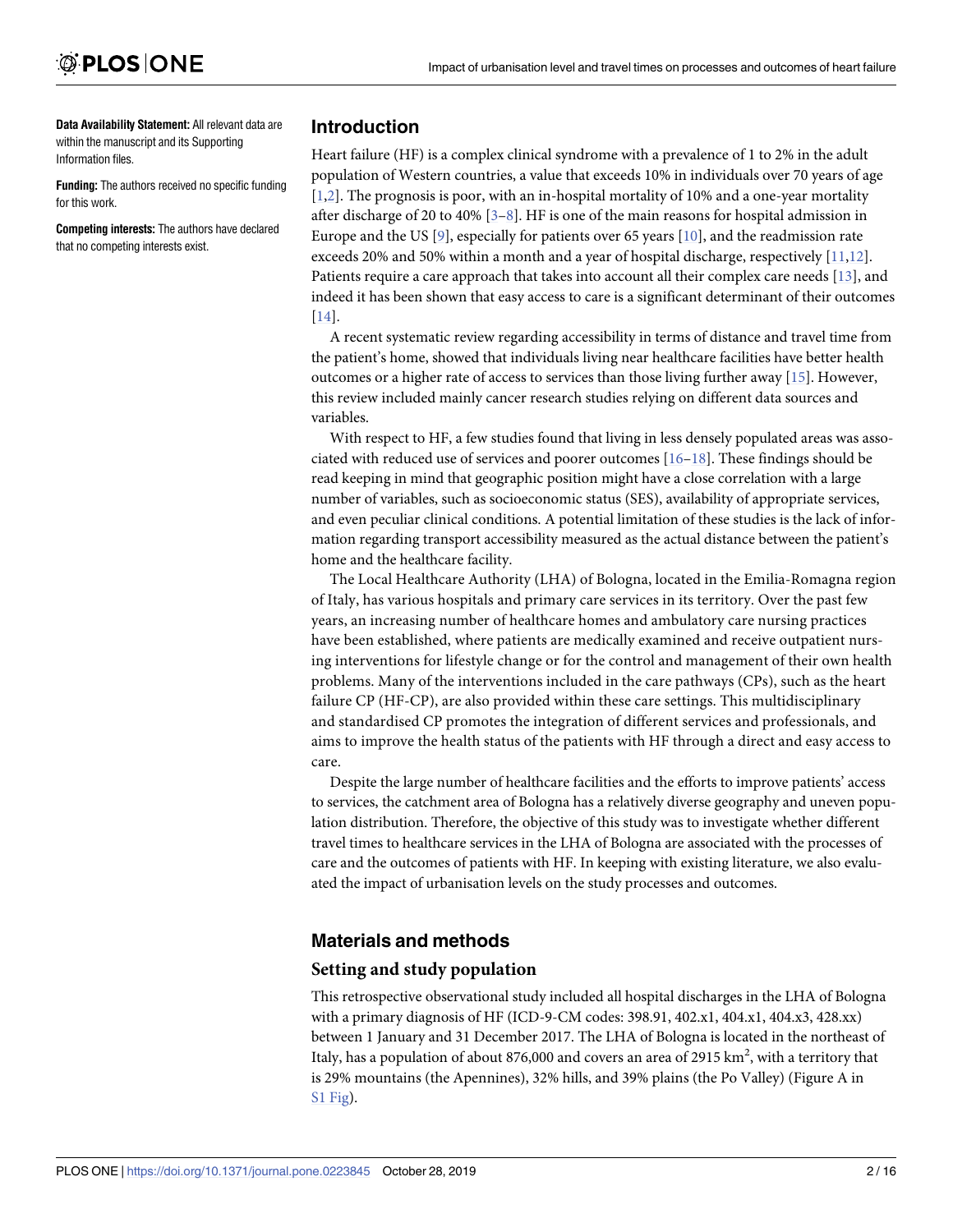<span id="page-2-0"></span>Data were retrieved from the Hospital Discharge Records (HDRs) Database (this and the other data sources used in this study are described in S1 [Table](#page-12-0)) [\[19\]](#page-14-0). For patients with multiple eligible hospital admissions over the one-year study period, we considered the first one as the index admission. Repeated admissions within one day of discharge were regarded as one single episode of care, and the beginning of the follow-up was set at the discharge date of the episode of care. All patients were followed up to 6 months.

Patients were excluded if any of the following criteria were met (S2 [Fig](#page-12-0)):

- 1. Permanent and/or current address outside the LHA catchment area
- 2. Homeless
- 3. Registered at a general practitioner (GP) who practiced outside the catchment area
- 4. Age *>*100 years, because very old patients may have distinctive clinical features at diagnosis and survival
- 5. Planned hospital admission, to focus analyses on acute/urgent episodes of care
- 6. Transfer from another facility, to focus analyses on incident cases of HF
- 7. Daytime hospital care, i.e., one-day admissions to the hospital without overnight stay to perform diagnostic procedures and/or surgical, therapeutic or rehabilitative care
- 8. A secondary diagnosis of non-cardiogenic acute pulmonary oedema (ICD-9-CM 518.4), i.e., patients with symptoms probably related to causes other than HF
- 9. A secondary diagnosis of acute kidney failure (ICD-9-CM 584.x), i.e., patients whose reason for hospitalisation is likely not to be HF
- 10. Pregnancy, childbirth or puerperium (Major Diagnostic Category 14)
- 11. A major procedure on the cardiovascular system (ICD-9-CM 00.5x, 00.66, 35.xx, 36.xx, 37.31–37.66, 37.70–37.89, 37.94–37.98), i.e., patients with severe cardiac impairment as the main reason for hospitalization
- 12. Death during the index episode of care
- 13. Discharge against medical advice
- 14. Length of stay *>*90 days, i.e., very complex or unstable cases
- 15. Access to residential care facility for the elderly before index hospitalisation or during follow-up, i.e., patients being given end-of-life care.

#### **Study outcomes**

The 6-month outcomes evaluated in this study included both process and outcome measures:

- 1. Cardiology follow-up visits provided in either outpatient or inpatient cardiology services, except for those booked prior the index admission or performed during hospital stays (source: Outpatient Care Database [OCD])
- 2. All-cause unplanned readmissions occurred at any hospital within 2 to 180 days of discharge, and lasting *>*1 day (source: HDRs)
- 3. Emergency room (ER) visits not related to injuries and not resulting in inpatient admission (source: ER database)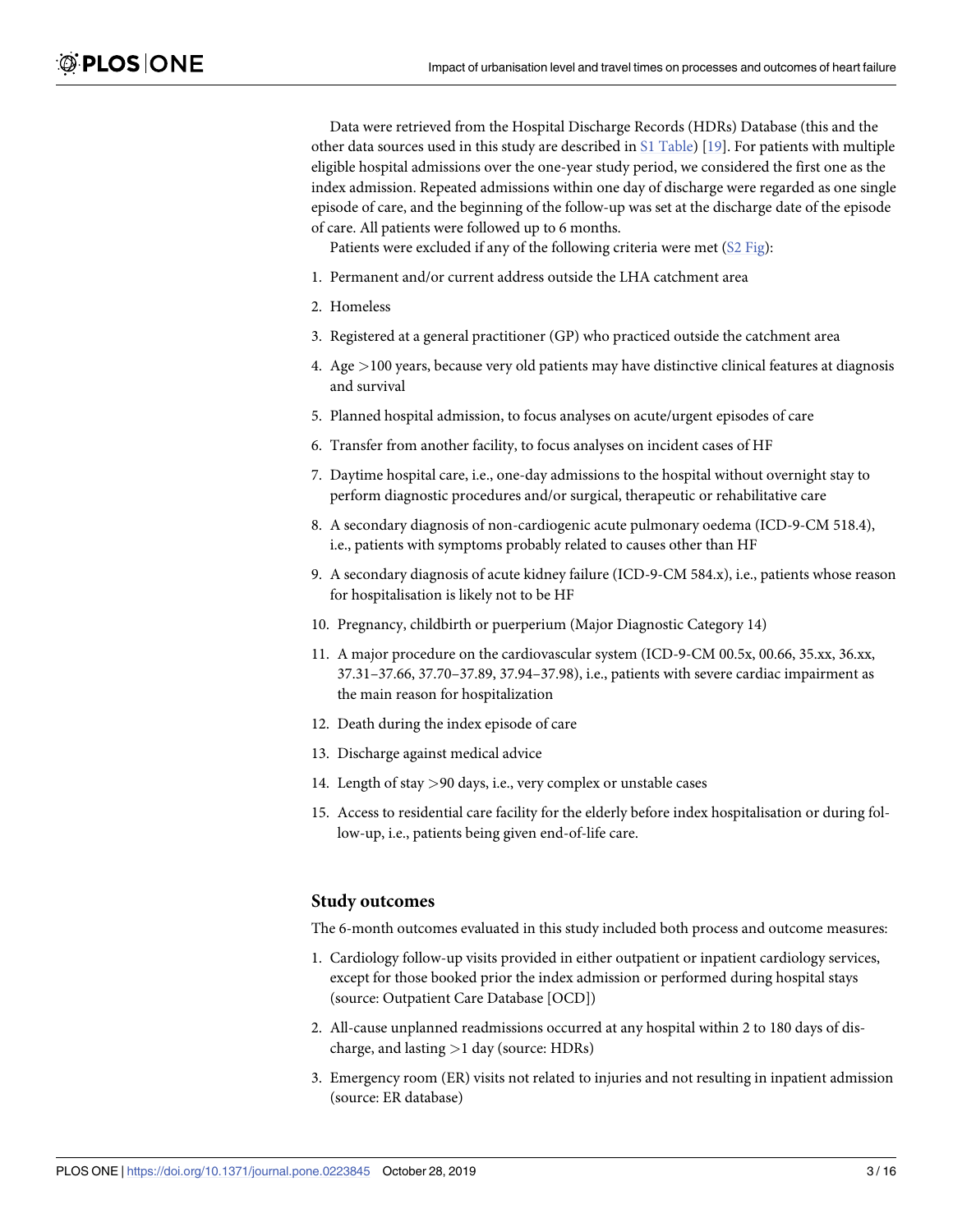<span id="page-3-0"></span>4. All-cause mortality (source: vital registration system).

#### **Degree of urbanisation**

Using the Eurostat's Degree of Urbanisation (DEGURBA) classification system (revised definition, 2014), the 45 municipalities (*comuni*) where the patients lived were subdivided into rural areas (alternative name: sparsely populated areas), towns or suburbs (intermediate density areas), and cities (densely populated areas). As illustrated in Figure B in S1 [Fig](#page-12-0), the city of Bologna was classified as urban (388,000 pop., 44%), the nearby *comuni* and other areas in the Po Valley were classified as towns or suburbs (304,000 pop., 35%), while the remaining *comuni* both flat and mountainous—were classified as rural (184,000 pop., 21%).

#### **Travel times to healthcare services**

Because of the catchment area's diverse geography, we calculated the travel times between the patients' home addresses (source: civil registry) and a series of healthcare facilities that provide care for patients with HF. These included:

- 1. Emergency rooms  $(N = 12)$
- 2. Cardiology wards  $(N = 5)$
- 3. Outpatient cardiology services (*N* = 27)
- 4. Ambulatory care nursing practices  $(N = 34)$ , 15 of which are located in the healthcare homes
- 5. GP practices (*N* = 739), run by a total of 525 GPs.

Due to proximity to the border, three hospitals providing emergency and/or cardiology care outside the LHA catchment area were included in the study.

After geocoding all locations in the WGS84 spatial reference by means of the Stata opencagegeo package, the travel times between geographic coordinates were computed using the georoute package [[20](#page-14-0),[21\]](#page-14-0). georoute calculates how long it takes to drive the distance between two points under average traffic conditions [[21\]](#page-14-0).

To account for potential nonlinear relationships with the outcomes, travel times were split into five categories: �5 min (very short), *>*5–10 min (short), *>*10–20 min (medium), *>*20–30 min (long), and *>*30 min (very long).

In addition to the degree of urbanisation, different sets of routing distances were considered as the potential predictors of each study outcome. When we analysed cardiology follow-up visits, the travel time of interest was to the nearest cardiology service, either inpatient or outpatient. In all the other analyses, we considered three distinct travel times: to the nearest ER, the nearest patient's GP practice, and the nearest outpatient service, either cardiologist or non-cardiologist. Moreover, follow-up cardiology visits were treated as potential predictors of hospital readmissions, ER visits and mortality [\[22–24](#page-14-0)]. An overview of these sets of variables is provided in S2 [Table](#page-12-0).

### **Potential confounders**

We collected some patient baseline characteristics to reduce the potential source of confounding. These included:

1. Age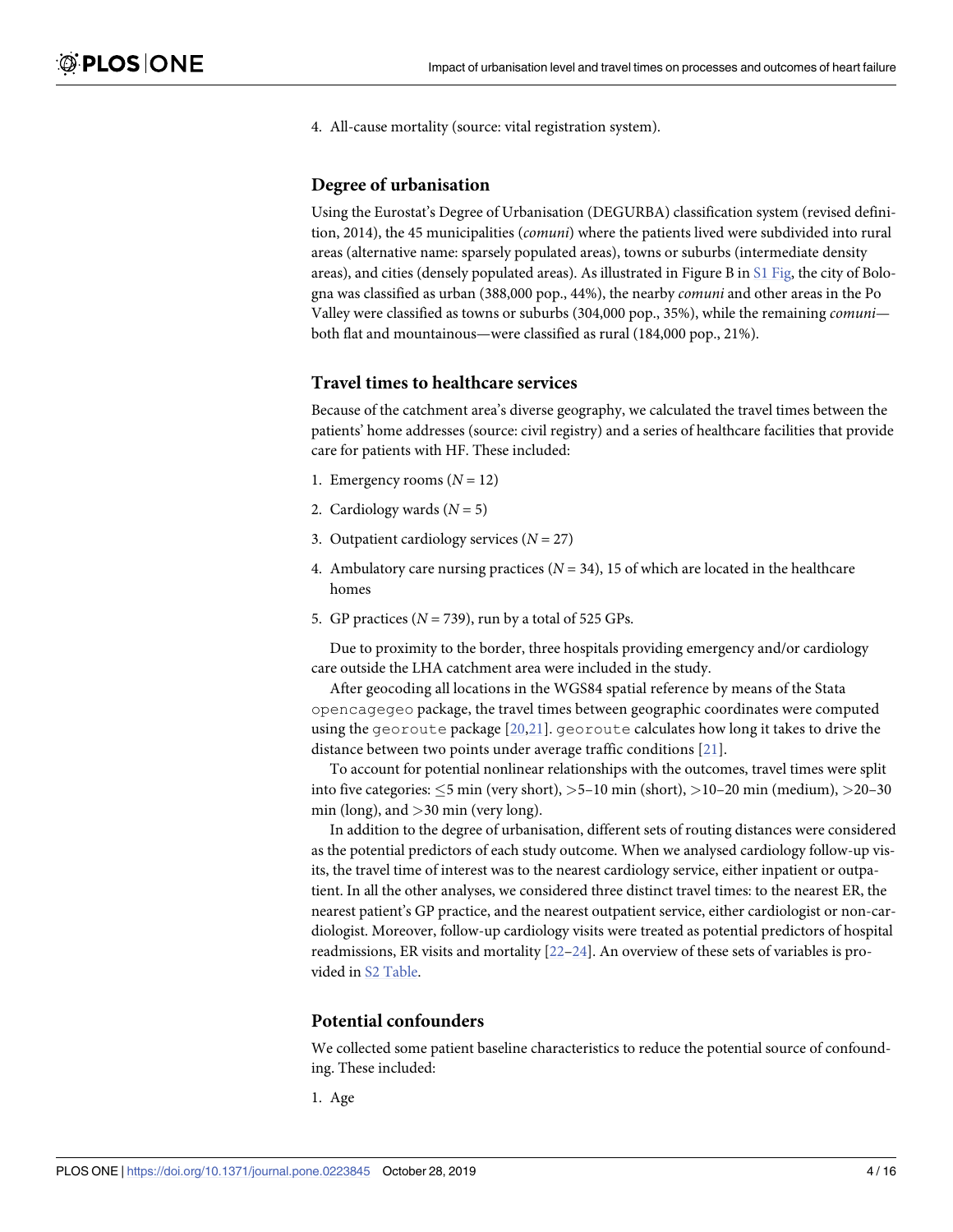- <span id="page-4-0"></span>2. Sex
- 3. Citizenship
- 4. Length of stay
- 5. Provision of intensive care during hospital stay
- 6. Discharge from a cardiology ward
- 7. Thirty-one Elixhauser conditions identified in the index episode of care and in all hospital admissions occurring two-years prior to the index hospitalisation [\[25\]](#page-14-0), plus four additional conditions not included in the Elixhauser's list (myocardial infarction [ICD-9-CM 410.x, 412], cerebrovascular diseases [362.34, 430.x–438.x], dementia [290.x, 294.1, 331.2], leukaemia [204.x-208.x])
- 8. Use of 10 drug therapies one-year prior to the index admission ( $\geq$ 1 filled prescription) (source: Outpatient Pharmaceutical Database).

See Tables A and B in S3 [Table](#page-12-0) for the detailed list of drug therapies and Elixhauser comorbidities. We also took into account the following information in the analyses [\[19,26–29](#page-14-0)]:

- 1. Use of first-line medications during follow-up, that is, angiotensin-converting enzyme inhibitors/angiotensin receptor blockers (ACEIs/ARBs) and β-blockers (only for hospital readmission, ER visit and mortality analyses)
- 2. Registration at occasional or full-time general home-care services as a proxy of social and medical complexity
- 3. Registration at the HF-CP, a structured multidisciplinary care plan that promotes integration between primary and secondary care, and details essential steps in the care of patients. The GP remains the gatekeeper for the patients and coordinates with cardiologists and nurses for an easier access to consultation and counselling to improve lifestyle and optimise medication adherence. The HF-CP can involve either outpatient clinic-based interventions (clinic-based HF-CP) or home visits (home-based HF-CP), depending on the patient's clinical condition and ability to move. There are no facilities specifically dedicated to the HF-CP: registered patients can access GP practices, cardiology services or ambulatory care nursing practices in case they need medical care or counselling.

The patient could already be registered at the beginning of the follow-up, or access the outpatient services following discharge. Information on outpatient care was collected from regional and LHA administrative databases. All the data sources used in this study are de-identified and linkable using the unique patient identifier.

As previously mentioned, cardiology visits during follow-up were included in regression analyses as potential predictors of hospital readmission, ER visits and mortality [\[19](#page-14-0),[22–24\]](#page-14-0).

#### **Statistical analysis**

Continuous variables were summarised as mean  $\pm$  standard deviation; discrete and categorical variables were summarised as frequencies and percentages. Comparisons across urbanisation levels were performed using one-way analysis of variance, Kruskal-Wallis test or chi-squared test, when appropriate. The spatial distribution of homes and healthcare facilities was graphically displayed with the aid of dot maps.

To ensure an equal time window for detecting and measuring time-varying covariates, such as outpatient care and medication use (see section above), the impact of urbanisation level and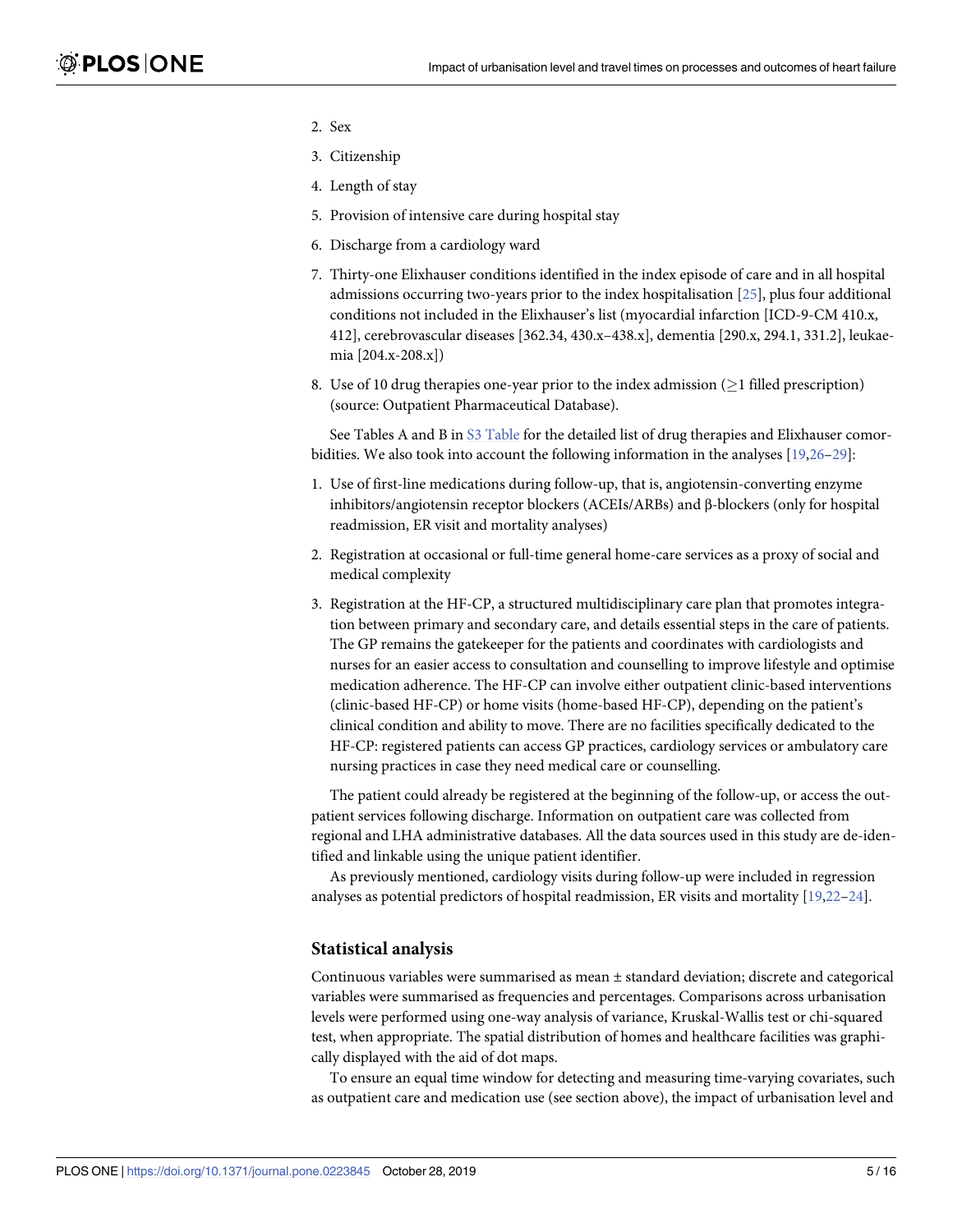<span id="page-5-0"></span>travel times on the study outcomes was assessed using a time-matched nested case-control design. Patients who experienced the study outcome were defined as cases, and 9 controls were randomly selected and matched to each case by gender, age group (defined using a decile split) and follow-up duration. This technique is called "incidence density sampling". Odds ratios (ORs) were estimated by conditional logistic regression models to account for the matching of cases and controls [[19](#page-14-0)].

All regression models included the potential confounders described earlier. However, to avoid overfitting and misclassification, not all comorbidities and previous drug therapies were included in the models. A subset of all candidate variables was preliminary chosen for inclusion using an automated selection method which is described in detail elsewhere [[19](#page-14-0),[30\]](#page-14-0). In brief, a bootstrap procedure was adopted to determine which comorbidities were significantly associated with the outcomes. Using this approach, a backward elimination of potential confounders was applied in each replicated sample with a significance level or removal equal to 0.05, and only risk factors selected in at least 50% of the replicates were included as confounders in the final multivariable regression models. The confounders included in the final models are reported in table footnotes. The variance inflation factor, a measure of correlation among predictor variables (multicollinearity), was *<*3 for all of the predictors included in the models.

To control for type I error related to multiple testing, the significance level was set at 0.01. All analyses were carried out using Stata software, version 15 (StataCorp. 2017. *Stata Statistical Software*: *Release 15*. College Station, TX: StataCorp LLC).

#### **Ethics statement**

Ethical approval to undertake this research was granted from the *Comitato Etico di Area Vasta Emilia Centro* (Submission Number 254/2019/OSS/AUSLBO).

This retrospective study was carried out in conformity with the regulations on data management with the Italian law on privacy (Legislation Decree 196/2003 amended by Legislation Decree 101/2018). Data were pseudonymised prior to the analysis at the regional statistical office, and each patient was assigned a unique identifier that eliminates the ability to trace the patient's identity or other sensitive data. Pseudonymised administrative data can be used without a specific written informed consent when patient information is collected for healthcare management and healthcare quality evaluation and improvement (according to art. 110 on medical and biomedical and epidemiological research, Legislation Decree 101/2018).

Patients and the public were not involved in the design or planning of the study. All procedures performed in this study were in accordance with the 1964 Helsinki Declaration and its later amendments.

# **Results**

Of the 3138 patients discharged after HF, 2022 (64.4%) met the inclusion criteria (S2 [Fig\)](#page-12-0). Mean age was  $82.2 \pm 9.5$  years and 1089 (53.9%) were females. A total of 963 (47.6%) patients lived in densely populated areas, 639 (31.6%) lived in intermediate density areas and 420 (20.8%) lived in rural areas. As shown in [Table](#page-6-0) 1, patients living in rural areas were on average younger, more often registered at the HF-CP and more often discharged from internal medicine services. Specific comorbidities and previous drug therapies are summarised in Tables A and B in S4 [Table.](#page-12-0)

Travel times are summarised in [Table](#page-6-0) 1, while the spatial distribution of HF patients and healthcare services in the LHA catchment area is illustrated in [Fig](#page-8-0) 1. Although outpatient healthcare services were relatively scattered as compared to inpatient services, most patients lived  $\leq$ 30 minutes away from the nearest facility. Still, we found that travel times were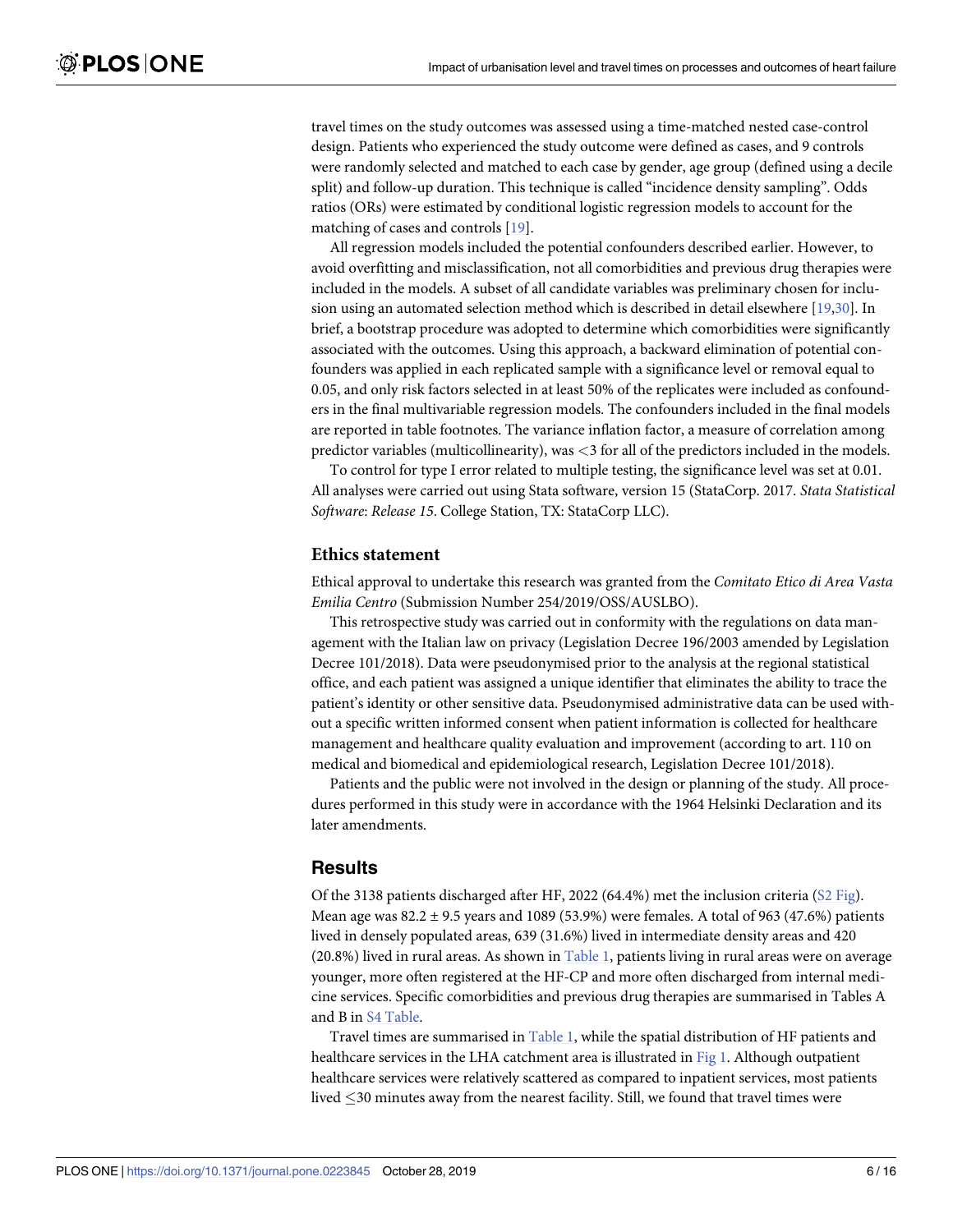#### <span id="page-6-0"></span>**[Table](#page-5-0) 1. Distribution of patient characteristics and travel times, overall and by degree of urbanisation.**

| <b>Patient characteristics</b>                                                         |             | All            |                  | City           |                  | Towns and<br>suburbs |      | Rural areas     |         |
|----------------------------------------------------------------------------------------|-------------|----------------|------------------|----------------|------------------|----------------------|------|-----------------|---------|
|                                                                                        |             | $(n = 2022)$   |                  | $(n = 963)$    |                  | $(n = 639)$          |      | $(n = 420)$     |         |
|                                                                                        | $\mathbf n$ | %              | $\mathbf n$      | %              | n                | %                    | n    | %               |         |
| Females                                                                                | 1089        | 53.9           | 537              | 55.8           | 340              | 53.2                 | 212  | 50.5            | 0.178   |
| Age, mean ± SD                                                                         |             | $82.2 \pm 9.5$ |                  | $82.8 \pm 9.6$ |                  | $82.1 \pm 8.9$       |      | $80.9 \pm 10.0$ | 0.002   |
| Non-Italians                                                                           | 35          | 1.7            | 21               | 2.2            | 9                | 1.4                  | 5    | 1.2             | 0.324   |
| Length of stay, mean $\pm$ SD                                                          |             | $8.0 \pm 4.8$  |                  | $9.3 \pm 7.4$  |                  | $8.9 \pm 7.6$        |      | $9.3 \pm 7.1$   | 0.686   |
| Two or more comorbidities                                                              | 1705        | 84.3           | 795              | 82.6           | 539              | 84.4                 | 371  | 88.3            | 0.060   |
| Two or more previous drug therapies                                                    | 1729        | 85.5           | 807              | 83.8           | 554              | 86.7                 | 368  | 87.6            | 0.212   |
| Discipline of the ward of discharge                                                    |             |                |                  |                |                  |                      |      |                 | < 0.001 |
| Internal medicine                                                                      | 1436        | 71.0           | 645              | 67.0           | 449              | 70.3                 | 342  | 81.4            |         |
| Geriatrics                                                                             | 285         | 14.1           | 165              | 17.1           | 84               | 13.1                 | 36   | 8.6             |         |
| Cardiology                                                                             | 272         | 13.5           | 136              | 14.1           | 97               | 15.2                 | 39   | 9.3             |         |
| Other                                                                                  | 29          | 1.4            | 17               | 1.8            | 9                | 1.4                  | 3    | 0.7             |         |
| Intensive care                                                                         | 67          | 3.3            | 27               | 2.8            | 22               | 3.4                  | 18   | 4.3             | 0.358   |
| Use of ACEIs/ARBs                                                                      | 1042        | 51.5           | 499              | 51.8           | 334              | 52.3                 | 209  | 49.8            | 0.706   |
| Use of <b>ß</b> -blockers                                                              | 1457        | 72.1           | 671              | 69.7           | 461              | 72.1                 | 325  | 77.4            | 0.013   |
| Use of both ACEIs/ARBs and β-blockers                                                  | 817         | 40.4           | 384              | 39.9           | 263              | 41.2                 | 170  | 40.5            | 0.877   |
| HF care pathway                                                                        |             |                |                  |                |                  |                      |      |                 | < 0.001 |
| No                                                                                     | 1817        | 89.9           | 924              | 96.0           | 552              | 86.4                 | 341  | 81.2            |         |
| Clinic-based                                                                           | 115         | 5.7            | 31               | 3.2            | 35               | 5.5                  | 49   | 11.7            |         |
| Home-based                                                                             | 90          | 4.5            | 8                | 0.8            | 52               | 8.1                  | 30   | 7.1             |         |
| General home care                                                                      |             |                |                  |                |                  |                      |      |                 | 0.635   |
| No                                                                                     | 497         | 51.6           | 310              | 48.5           | 221              | 52.6                 | 1028 | 50.8            |         |
| Occasional                                                                             | 50          | 5.2            | 38               | 5.9            | 20               | 4.8                  | 108  | 5.3             |         |
| Full-time                                                                              | 416         | 43.2           | 291              | 45.5           | 179              | 42.6                 | 886  | 43.8            |         |
| Travel time to nearest ER                                                              |             |                |                  |                |                  |                      |      |                 | < 0.001 |
| Very short ( $\leq$ 5 min)                                                             | 199         | 9.84           | 118              | 12.30          | 23               | 3.60                 | 58   | 13.81           |         |
| Short $($ >5-10 min $)$                                                                | 755         | 37.34          | 622              | 64.59          | 72               | 11.27                | 61   | 14.52           |         |
| Medium $(>10-20$ min)                                                                  | 837         | 41.39          | 221              | 22.90          | 441              | 69.01                | 175  | 41.67           |         |
| Long ( $>20-30$ min)                                                                   | 191         | 9.40           | $\overline{2}$   | 0.21           | 101              | 15.81                | 88   | 21.00           |         |
| Very long ( $>$ 30 min)                                                                | 40          | 1.98           | $\boldsymbol{0}$ | 0.00           | $\overline{c}$   | 0.31                 | 38   | 9.00            |         |
| Travel time to nearest patient's GP practice                                           |             |                |                  |                |                  |                      |      |                 | 0.001   |
| Very short ( $\leq$ 5 min)                                                             | 1,328       | 65.7           | 634              | 65.8           | 440              | 68.9                 | 254  | 60.5            |         |
| Short $($ >5-10 min $)$                                                                | 424         | 21.0           | 227              | 23.6           | 120              | 18.8                 | 77   | 18.3            |         |
| Medium $(>10-20$ min)                                                                  | 215         | 10.6           | 97               | 10.1           | 59               | 9.2                  | 59   | 14.0            |         |
| Long $(>20-30$ min)                                                                    | 35          | 1.7            | $\overline{2}$   | 0.2            | 17               | 2.7                  | 16   | 3.8             |         |
| Very long ( $>$ 30 min)                                                                | 20          | 1.0            | $\mathfrak{Z}$   | 0.3            | 3                | 0.5                  | 14   | 3.3             |         |
| Travel time to nearest cardiology service, either inpatient or outpatient <sup>a</sup> |             |                |                  |                |                  |                      |      |                 | < 0.001 |
| Very short ( $\leq$ 5 min)                                                             | 865         | 42.8           | 478              | 49.6           | 291              | 45.5                 | 96   | 22.9            |         |
| Short $($ >5-10 min $)$                                                                | 775         | 38.3           | 468              | 48.6           | 195              | 30.5                 | 112  | 26.7            |         |
| Medium $(>10-20$ min)                                                                  | 270         | 13.4           | 17               | 1.8            | 122              | 19.1                 | 131  | 31.2            |         |
| Long $(>20-30$ min)                                                                    | 87          | 4.3            | $\bf{0}$         | 0.0            | 31               | 4.9                  | 56   | 13.3            |         |
| Very long ( $>$ 30 min)                                                                | 25          | 1.2            | $\bf{0}$         | 0.0            | $\boldsymbol{0}$ | 0.0                  | 25   | 6.0             |         |
| Travel time to nearest ambulatory care nursing practice                                |             |                |                  |                |                  |                      |      |                 | < 0.001 |
| Very short ( $\leq$ 5 min)                                                             | 1040        | 51.4           | 553              | 57.4           | 371              | 58.1                 | 116  | 27.6            |         |
| Short $($ >5-10 min $)$                                                                | 734         | 36.3           | 401              | 41.6           | 207              | 32.4                 | 126  | 30.0            |         |
|                                                                                        |             |                |                  |                |                  |                      |      |                 |         |

(*Continued*)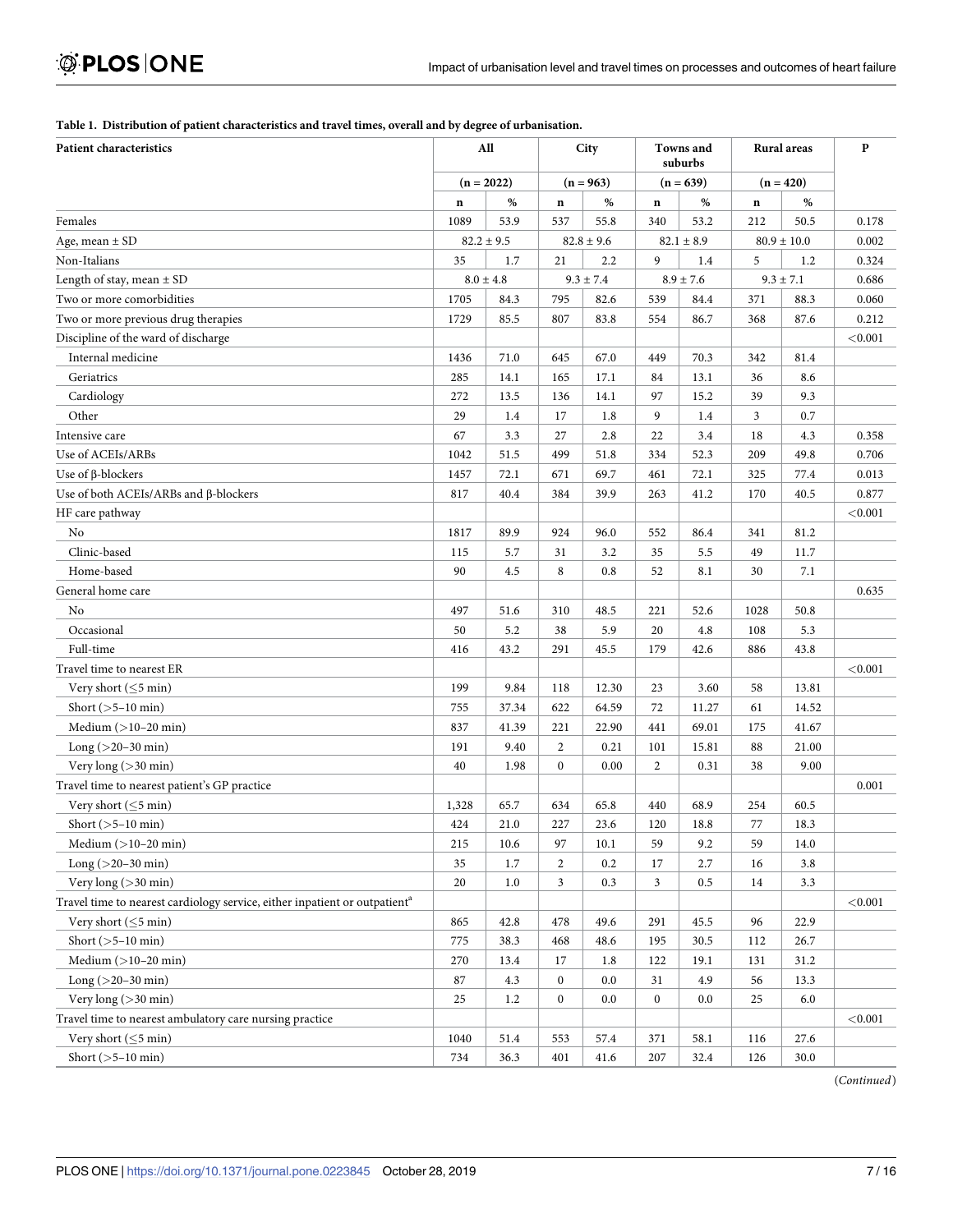#### <span id="page-7-0"></span>**Table 1.** (Continued)

| <b>Patient characteristics</b> | All<br>City  |                             |   | Towns and<br>suburbs |              | <b>Rural</b> areas |              | D           |  |
|--------------------------------|--------------|-----------------------------|---|----------------------|--------------|--------------------|--------------|-------------|--|
|                                |              | $(n = 2022)$<br>$(n = 963)$ |   |                      |              | $(n = 639)$        |              | $(n = 420)$ |  |
|                                | n            | %                           | n | %                    | $\mathbf n$  | %                  | n            | $\%$        |  |
| Medium $(>10-20$ min)          | 209          | 10.3                        | O | 0.9                  | 61           | 9.5                | 139          | 33.1        |  |
| Long $(>20-30$ min)            | 39           | 1.9                         |   | 0.0                  | $\mathbf{0}$ | 0.0                | 39           | 9.3         |  |
| Very long ( $>$ 30 min)        | $\mathbf{0}$ | 0.0                         |   | 0.0                  | $\mathbf{0}$ | 0.0                | $\mathbf{0}$ | 0.0         |  |

SD, standard deviation; ACEIs/ARBs, angiotensin-converting enzyme inhibitors/angiotensin receptor blockers; HF, heart failure; ER, emergency room; GP, general practitioner.

<sup>a</sup> Nearest cardiology ward or outpatient cardiology service.

<https://doi.org/10.1371/journal.pone.0223845.t001>

significantly dependent on urbanisation, as patients living in rural communities were more distant from all healthcare services than those living in more densely populated areas.

The outcomes rates over the 6-month observation period, overall and by degree of urbanisation, are reported in [Table](#page-9-0) 2. There was a lower rate of cardiology visits among patients living in Bologna. No other crude associations between urbanisation level and outcomes were found.

The impact of urbanisation levels and travel times resulting from multivariable regression analysis is presented in Tables [3](#page-9-0) and [4](#page-10-0). After adjusting for travel times and other patient characteristics (see table footnotes), we found that rural patients were more likely to see a cardiologist (OR 1.42, 99% CI 1.03–1.96), compared with urban patients. No other significant association between predictors and outcomes was present.

#### **Other outcome predictors**

The full multivariable regression models including travel times and processes of care, both inpatient and outpatient, are presented in Tables A and B in  $S5$  [Table.](#page-12-0) The main results can be summarised as follows:

- 1. Patients registered at the clinic-based HF-CP were more likely to be seen by a cardiologist during follow-up (OR 1.69, 99% CI 1.02–2.80)
- 2. As compared with patients with no cardiology follow-up visits, patients seen by a cardiologist during follow-up were less likely to die within 6 months of discharge (OR 0.53, 99% CI 0.32–0.87).

### **Discussion**

The main result of this retrospective cohort study was that urbanisation and travel times to healthcare services had no impact on the processes of care and the outcomes of patients with HF in the 6 months following hospital discharge. The only exception was that cardiology follow-up visits were more frequent among rural than among urban patients. We also found that patients registered at the clinic-based HF-CP were more likely to see a cardiologist during follow-up, and that outpatient cardiology care was associated with improved outcomes.

These results were obtained after controlling for several potential individual confounders. However, our administrative databases do not include very relevant clinical information, such as left ventricular ejection fraction and classification of disease severity, which can affect the patient outcomes.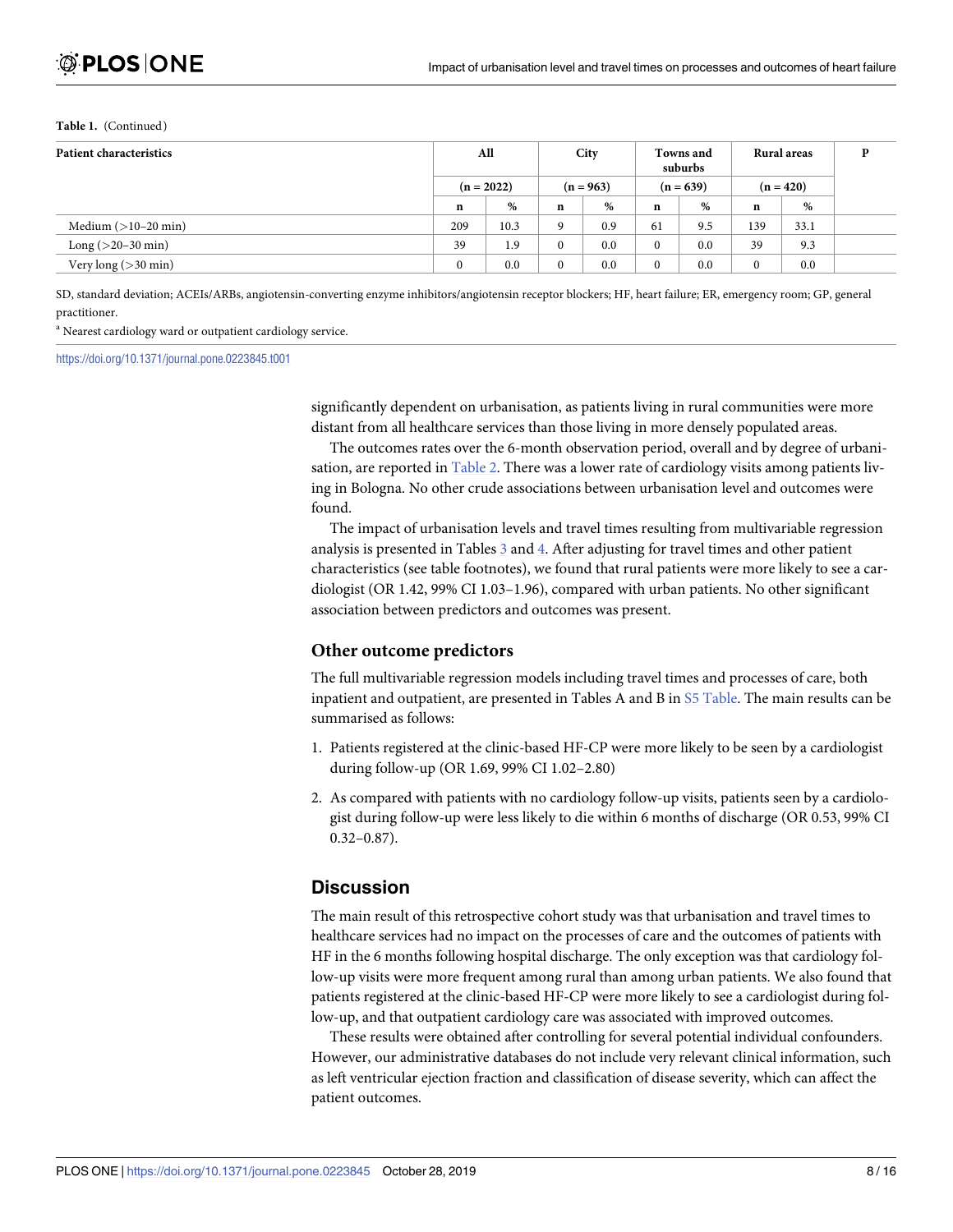<span id="page-8-0"></span>

Cardiology wards



Outpatient cardiology services

Ambulatory care nursing practices





GP practices



**[Fig](#page-5-0) 1. Dot map of patient's homes and inpatient/outpatient healthcare services, Local Healthcare Authority of Bologna, year 2017.** The shapefiles used to make this figure are made publicly available by the Italian National Institute of Statistics. Administrative boundaries reproduced from [\[31](#page-14-0)] under a CC BY license, with permission from the Italian National Institute of Statistics, original copyright 2019.

<https://doi.org/10.1371/journal.pone.0223845.g001>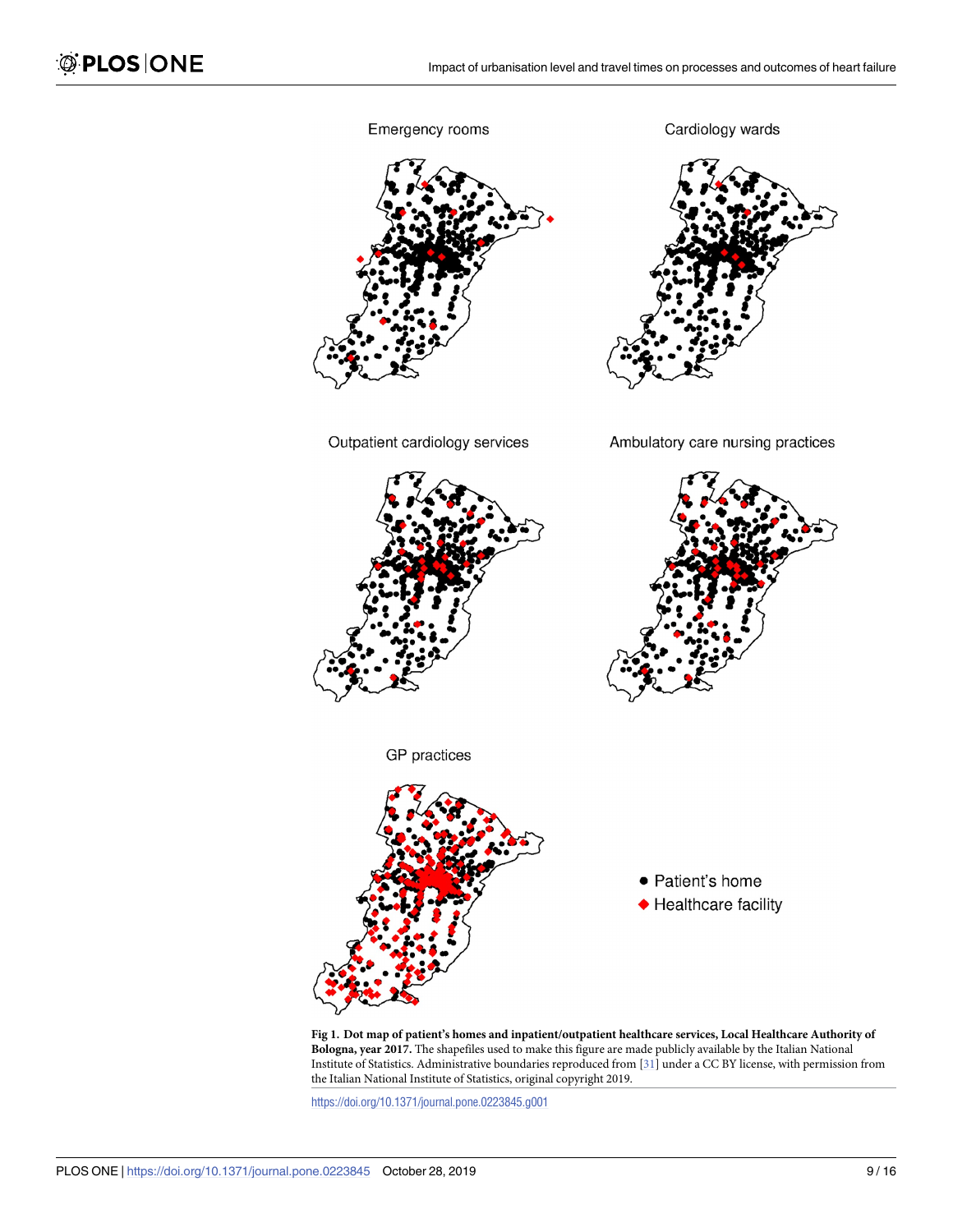| Six-month study outcome                                    | All          |      |             | City |             | Towns and<br>suburbs |             | Rural areas | P     |
|------------------------------------------------------------|--------------|------|-------------|------|-------------|----------------------|-------------|-------------|-------|
|                                                            | $(n = 2022)$ |      | $(n = 963)$ |      | $(n = 639)$ |                      | $(n = 420)$ |             |       |
|                                                            | n            | %    | $\mathbf n$ | %    | $\mathbf n$ | %                    | n           | %           |       |
| Cardiology follow-up visit <sup>a</sup>                    | 649          | 32.1 | 272         | 28.2 | 224         | 35.1                 | 153         | 36.4        | 0.002 |
| All-cause unplanned readmission                            | 726          | 35.9 | 357         | 37.1 | 213         | 33.3                 | 156         | 37.1        | 0.261 |
| ER visit not resulting in inpatient admission <sup>b</sup> | 487          | 24.1 | 213         | 22.1 | 168         | 26.3                 | 106         | 25.2        | 0.132 |
| All-cause mortality                                        | 391          | 19.3 | 190         | 19.7 | 119         | 18.6                 | 82          | 19.5        | 0.855 |

<span id="page-9-0"></span>[Table](#page-7-0) 2. Outcomes rates (%) at 6 months after heart failure discharge, overall and by degree of urbanisation.

<sup>a</sup> Of the 649 patients with cardiology follow-up visits, 91 (14.0%) were seen within 14 days of discharge, 195 (30.0%) within 28 days and 484 (74.6%) within 90 days.

 $<sup>b</sup>$  Of the 487 patients seeking emergency care, 362 (74.3%) accessed the nearest ER.</sup>

<https://doi.org/10.1371/journal.pone.0223845.t002>

To the best of our knowledge, this is the first study to evaluate whether the care of patients with HF is associated with transport accessibility to healthcare, measured as the travel time to a number of different services and facilities. A strength of our method is that the patient's home address was the starting point to measure the travel times, while a potential limitation is that these calculations were made assuming that all patients would attend the nearest facility. Another strength is that our estimates of driving times were not only a function of driving distances [[15](#page-13-0)[,32\]](#page-14-0), but also depended on average traffic volumes, road conditions and elevation. Nevertheless, travel time is only a component of the travel burden for these patients, who are elderly and can face a relevant combination of barriers due to disabilities, clinical conditions and comorbidities, and need for multiple medical assessments [\[33\]](#page-14-0). Also, often elderly patients must be accompanied by their caregivers, whose availability depends, among other things, on the opportunity to take some time off work or to delegate the care of children. This important aspect would deserve further investigation, but administrative databases do not provide any information on informal caregivers.

| Urbanisation and travel times                               | Cardiology follow-up visit |               |  |  |  |  |
|-------------------------------------------------------------|----------------------------|---------------|--|--|--|--|
|                                                             | OR <sup>a</sup>            | 99% CI        |  |  |  |  |
| Degree of urbanisation                                      |                            |               |  |  |  |  |
| City                                                        | 1.00                       |               |  |  |  |  |
| Towns or suburbs                                            | 1.17                       | $0.90 - 1.52$ |  |  |  |  |
| Rural area                                                  | $1.42^{\rm b}$             | $1.03 - 1.96$ |  |  |  |  |
| Travel time to nearest in- or outpatient cardiology service |                            |               |  |  |  |  |
| Very short $(<5$ min)                                       | 1.00                       |               |  |  |  |  |
| Short $($ >5-10 min $)$                                     | 0.86                       | $0.67 - 1.10$ |  |  |  |  |
| Medium $(>10-20$ min)                                       | 0.95                       | $0.68 - 1.34$ |  |  |  |  |
| Long $(>20-30 \text{ min})$                                 | 0.63                       | $0.35 - 1.14$ |  |  |  |  |
| Very long $(>30 \text{ min})$                               | 0.54                       | $0.17 - 1.67$ |  |  |  |  |

[Table](#page-7-0) 3. Impact of urbanisation level and travel time to the nearest cardiology service on the likelihood of seeing **a cardiologist within 6 months of heart failure discharge.**

OR, odds ratio; CI, confidence interval.

<sup>a</sup> Adjusted for age, sex, length of stay, intensive care, discharge from cardiology, dementia, and general home care/HF care pathway during follow-up.

<sup>b</sup> Significant at the 0.01 level.

<https://doi.org/10.1371/journal.pone.0223845.t003>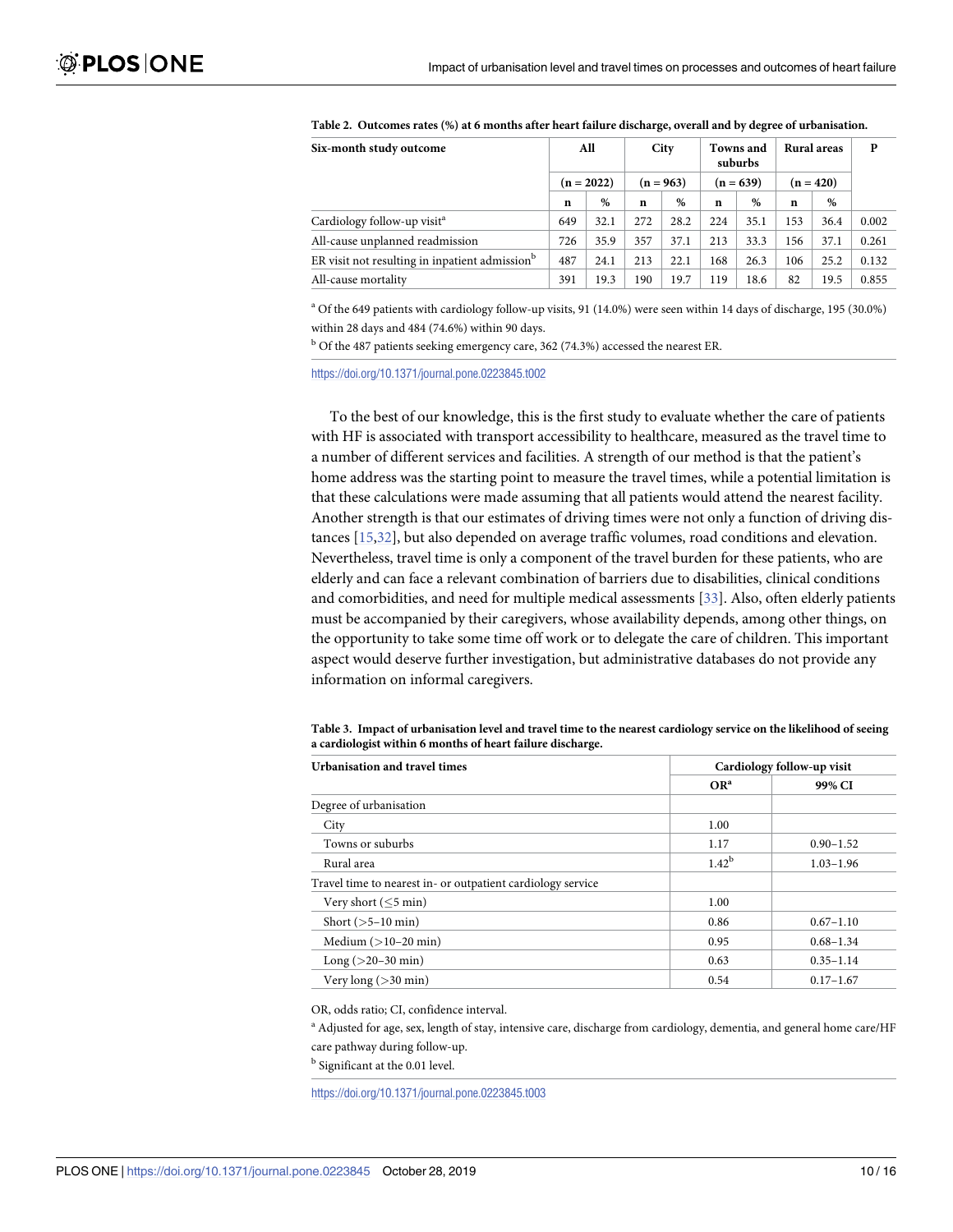| <b>Urbanisation and Travel Times</b>                                 |                 | <b>All-Cause Unplanned</b><br>Readmission |      | <b>ER Visit</b> | <b>All-Cause Mortality</b> |                |  |
|----------------------------------------------------------------------|-----------------|-------------------------------------------|------|-----------------|----------------------------|----------------|--|
|                                                                      | OR <sup>a</sup> | 99% CI                                    |      | 99% CI          | OR <sup>c</sup>            | 99% CI         |  |
| Degree of urbanisation                                               |                 |                                           |      |                 |                            |                |  |
| City                                                                 | 1.00            |                                           | 1.00 |                 | 1.00                       |                |  |
| Towns or suburbs                                                     | 0.77            | $0.57 - 1.04$                             | 1.10 | $0.37 - 2.03$   | 0.96                       | $0.63 - 1.48$  |  |
| Rural area                                                           | 0.85            | $0.60 - 1.19$                             | 1.26 | $0.95 - 1.67$   | 0.96                       | $0.57 - 1.53$  |  |
| Travel time to nearest ER                                            |                 |                                           |      |                 |                            |                |  |
| Very short $(<5$ min)                                                | 1.00            |                                           | 1.00 |                 | 1.00                       |                |  |
| Short $($ >5-10 min $)$                                              | 0.96            | $0.66 - 1.39$                             | 0.76 | $0.48 - 1.20$   | 0.83                       | $0.50 - 1.39$  |  |
| Medium $(>10-20$ min)                                                | 1.13            | $0.77 - 1.67$                             | 0.87 | $0.55 - 1.3$    | 1.13                       | $0.66 - 1.93$  |  |
| Long $(>20-30 \text{ min})$                                          | 1.36            | $0.79 - 2.32$                             | 0.92 | $0.49 - 1.74$   | 2.08                       | $0.99 - 4.35$  |  |
| Very long ( $>$ 30 min)                                              | 1.03            | $0.45 - 2.37$                             | 0.22 | $0.04 - 1.11$   | 0.66                       | $0.15 - 2.94$  |  |
| Travel time to nearest practice of the patient's GP                  |                 |                                           |      |                 |                            |                |  |
| Very short $(<5$ min)                                                | 1.00            |                                           | 1.00 |                 | 1.00                       |                |  |
| Short $($ >5-10 min $)$                                              | 1.04            | $0.79 - 1.36$                             | 1.10 | $0.80 - 1.52$   | 1.18                       | $0.81 - 1.71$  |  |
| Medium $(>10-20$ min)                                                | 1.17            | $0.83 - 1.65$                             | 0.92 | $0.60 - 1.42$   | 1.14                       | $0.70 - 1.83$  |  |
| Long $(>20-30 \text{ min})$                                          | 1.59            | $0.70 - 3.61$                             | 0.65 | $0.21 - 1.99$   | 0.72                       | $0.20 - 2.58$  |  |
| Very long $(>30 \text{ min})$                                        | 1.22            | $0.42 - 3.54$                             | 0.37 | $0.06 - 2.46$   | 3.42                       | $0.87 - 13.46$ |  |
| Travel time to nearest outpatient service, either card. or non-card. |                 |                                           |      |                 |                            |                |  |
| Very short $(<5$ min)                                                | 1.00            |                                           | 1.00 |                 | 1.00                       |                |  |
| Short $($ >5-10 min $)$                                              | 0.87            | $0.69 - 1.10$                             | 0.98 | $0.74 - 1.30$   | 1.12                       | $0.81 - 1.57$  |  |
| Medium $(>10-20$ min)                                                | 0.83            | $0.54 - 1.28$                             | 0.96 | $0.59 - 1.55$   | 0.60                       | $0.31 - 1.14$  |  |
| Long $(>20-30 \text{ min})$                                          | 1.10            | $0.49 - 2.49$                             | 0.87 | $0.25 - 3.01$   | 1.61                       | $0.51 - 5.03$  |  |

<span id="page-10-0"></span>[Table](#page-7-0) 4. Impact of urbanisation level and travel times to healthcare services on hospital readmissions, emergency room visits and mortality within 6 months of **heart failure discharge.**

<sup>a</sup> Adjusted for age, sex, length of stay, intensive care, discharge from cardiology, history of heart failure, diabetes, chronic kidney disease, previous use of ACEIs/ARBs, and general home care/HF care pathway/cardiology visit/use of first-line medications during follow-up.

<sup>b</sup> Adjusted for age, sex, length of stay, intensive care, discharge from cardiology, and general home care/HF care pathway/cardiology visit/use of first-line medications during follow-up.

<sup>c</sup> Adjusted for age, sex, length of stay, intensive care, discharge from cardiology, history of heart failure, cardiac arrhythmias, chronic kidney disease, dementia, previous use of diuretics/statins, and general home care/HF care pathway/cardiology visit/use of first-line medications during follow-up.

<https://doi.org/10.1371/journal.pone.0223845.t004>

In addition to travel times, we analysed the degree of urbanisation of the community where the patient lived, a measure adopted in many other studies [\[15,](#page-13-0)[16](#page-14-0),[18,34\]](#page-14-0). As expected, we found that travel times were longer for patients living in less densely populated areas. However, contrary to other studies that found poorer outcomes among rural residents [\[15](#page-13-0)[,16,18](#page-14-0),[35](#page-14-0)[,36\]](#page-15-0), we found that rural patients had more follow-up cardiology visits. The better access to follow-up care by rural patients might be explained by a seamless organisation of care that is easier to implement in non-urban communities than in metropolitan settings, where the higher number of providers and facilities can make paradoxically more complex to refer patients to the same professionals. To support this, we found that rural patients were more commonly registered at the HF-CP, whose aim is to standardise care and to define the reference professional for the patient.

Still, no other significant associations between degree of urbanisation and outcomes were present in this study. Although urbanisation level is commonly seen as a proxy for SES and other SES-related characteristics [\[17\]](#page-14-0), one possible explanation is that such inequalities are not unevenly distributed across the LHA of Bologna. Another possible explanation is that the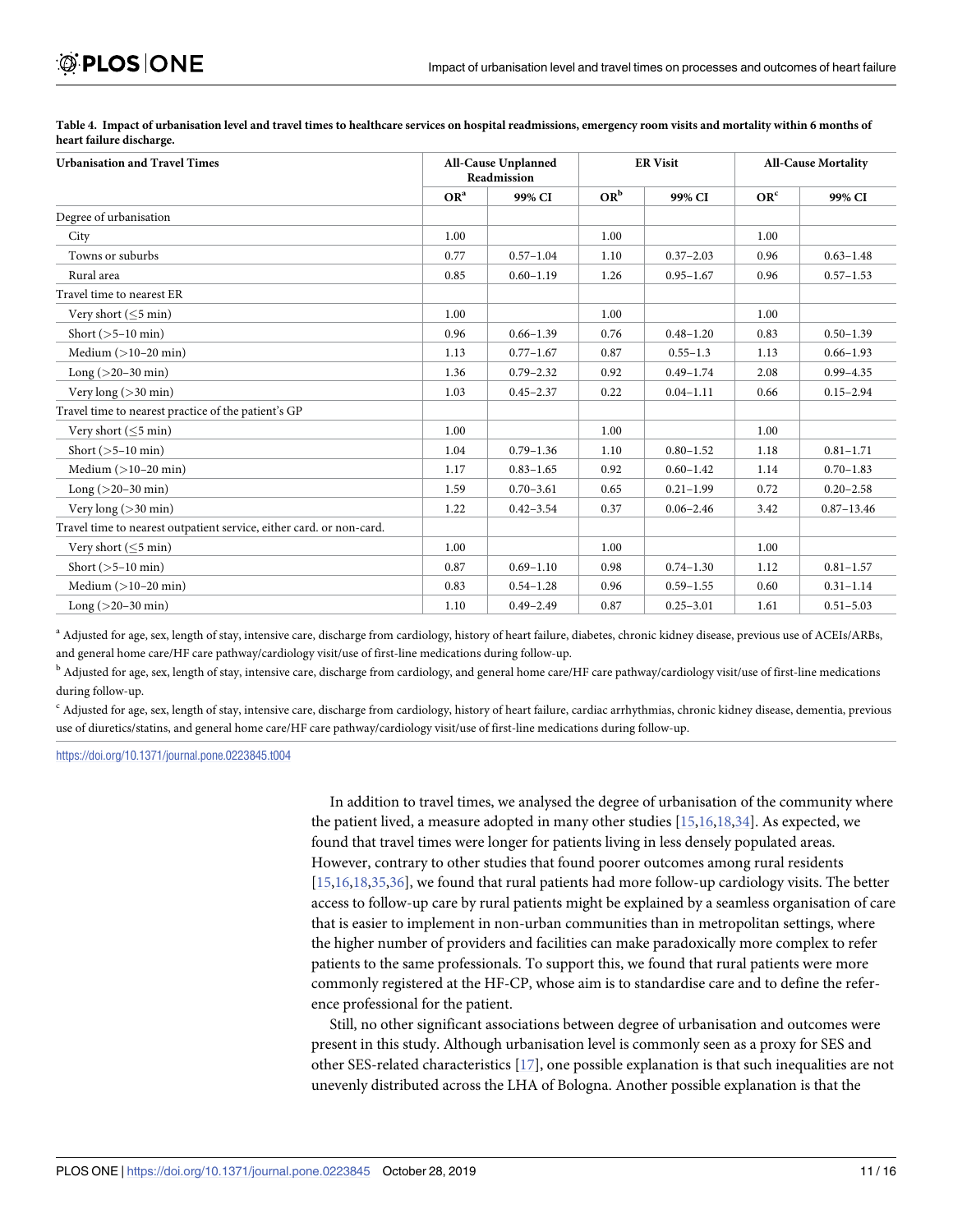<span id="page-11-0"></span>strong universal health coverage of Italy might play a role in reducing inequalities in access to healthcare, as suggested by a study evaluating the relationships between SES and HF outcomes in a universal national health service [\[37\]](#page-15-0). However, we lack updated information on census track-level SES in our catchment area, and the available data are not equipped to disentangle the association between geography and SES among patients with HF.

Because geographic location is also a proxy for the availability of appropriate healthcare facilities, some studies hypothesised that the worst outcomes of rural patients are due to lack of appropriate healthcare and to limited access to specialist services [[16,17,35,](#page-14-0)[38](#page-15-0)]. However, a strength of our study is that we adjusted all analyses for provision of HF-CP and inpatient/outpatient cardiologist care, which are known (and we found) to correlate with better outcomes [\[14](#page-13-0)[,19,24](#page-14-0),[29](#page-14-0)[,38,39\]](#page-15-0). Involvement of cardiologists in the management of patients with HF might reduce mortality and readmissions and enhance adherence to guideline treatments by endorsing or refining GP recommendations. Moreover, the collaboration with GPs and outpatient nurses can provide additional monitoring of the patients' concerns and adherence as planned in the CP [[19,29,](#page-14-0)[38\]](#page-15-0). Still, a shortcoming of our analysis is that the number of GP visits for each patient, either registered or not registered at the HF-CP, is not available. In Italy, most GPs use dedicated computer programmes to manage rosters, appointments and clinical data, but this information cannot be accessed by the local healthcare authorities.

Although rural patients had more follow-up cardiology visits  $(X \rightarrow M)$  and these visits were associated with lower mortality  $(M \rightarrow Y)$ , we did not find evidence of reduced mortality among rural patients  $(X \to Y)$ . This should come as no surprise because, as a causal process becomes more distal, the size of the effect typically gets smaller and ultimately fails to achieve statistical significance [[40](#page-15-0)]. A possible interpretation is that the relationship between geographic location and mortality acts via a number of many other intermediary links, competing risks and random factors.

# **Study limitations**

As mentioned above, there are a number of limitations to our study. First, we lack some relevant information, including clinical features, disease severity, SES, informal caregivers, and GP visits. Second, we assumed that all patients would attend the nearest facility. Third, travel times do not fully depict the travel burden of patients with HF, who are elderly and can be hindered by a relevant combination of disabilities and clinical conditions.

# **Conclusions**

Our findings show that the travel times to healthcare services have no impact on the quality of care for patients with HF. Possible reasons for this result include the large number of healthcare services in the LHA of Bologna and the relatively short driving distances to the nearest facility (mostly *<*30 minutes), which can harm the generalisability of this study to rural areas with remote and isolated communities. We also found that the impact of the degree of urbanisation was possibly mediated by more proximal factors, some of which are potential targets for intervention such as the availability and utilisation of different types of care settings. More specifically, we found that cardiology services and multidisciplinary models of care had an impact on the quality of care for patients with HF.

When geographic accessibility is generally good, healthcare delivery and patient outcomes can be optimised by prioritising high-quality models of care, not only the quantity of available services being provided. This is particularly relevant considering the ageing of populations, the increase in disabilities and chronic diseases, and the downward trend of available healthcare resources for patients with complex needs.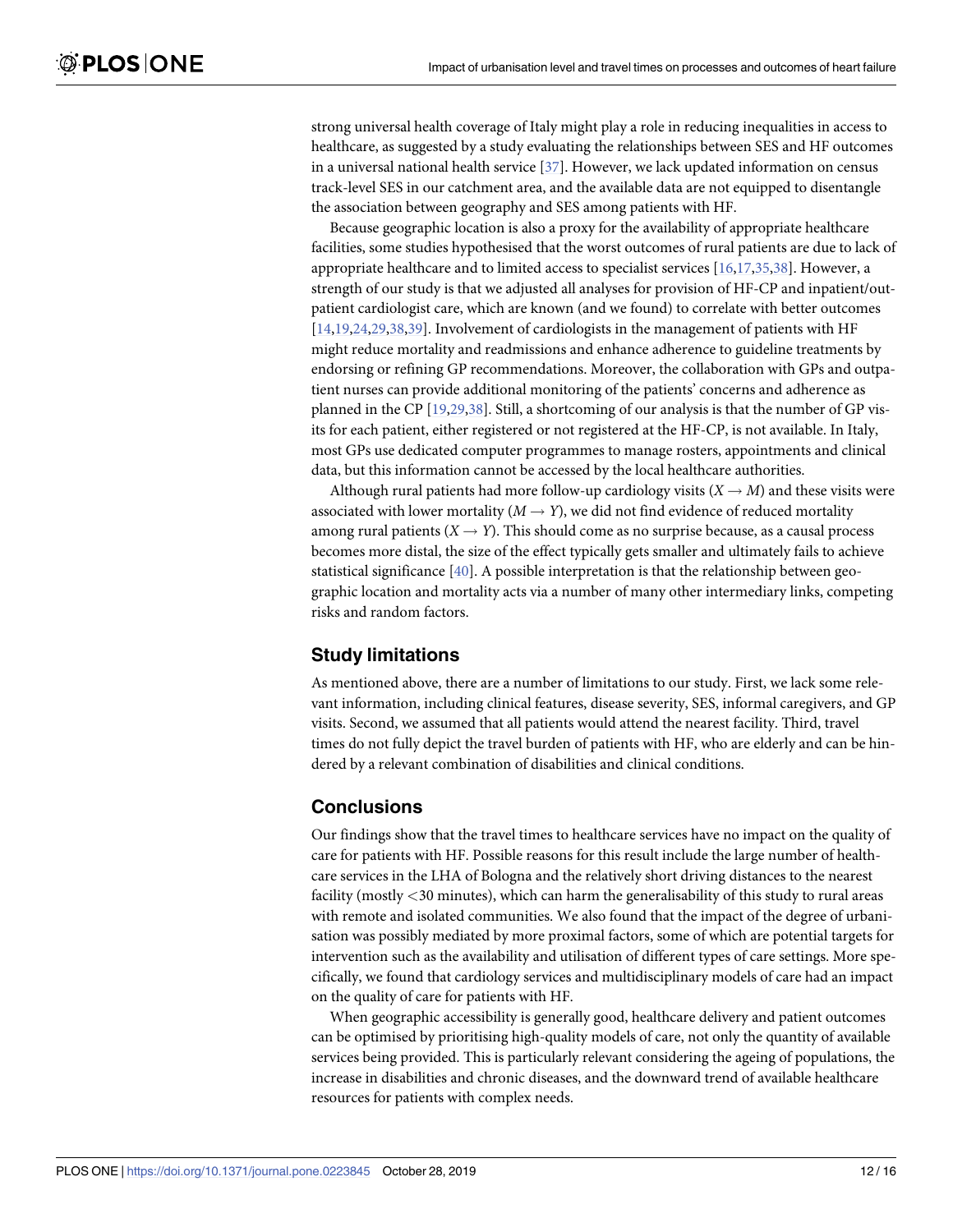<span id="page-12-0"></span>Because the effectiveness of such composite programmes is context-specific, further research is needed to guide, tailor and improve healthcare settings and interventions to manage the clinical complexity and frailty of patients with HF.

## **Supporting information**

**S1 [Dataset.](http://www.plosone.org/article/fetchSingleRepresentation.action?uri=info:doi/10.1371/journal.pone.0223845.s001) Supporting data.** (XLS)

**S1 [Fig](http://www.plosone.org/article/fetchSingleRepresentation.action?uri=info:doi/10.1371/journal.pone.0223845.s002). Maps of the Local Healthcare Authority of Bologna, Northern Italy.** The shapefiles used to make this figure are made publicly available by the Italian National Institute of Statistics. Administrative boundaries reproduced from [\[31\]](#page-14-0) under a CC BY license, with permission from the Italian National Institute of Statistics, original copyright 2019. (PDF)

**S2 [Fig](http://www.plosone.org/article/fetchSingleRepresentation.action?uri=info:doi/10.1371/journal.pone.0223845.s003). Diagram depicting selection of the study population.** GP, general practitioner. (PDF)

**S1 [Table.](http://www.plosone.org/article/fetchSingleRepresentation.action?uri=info:doi/10.1371/journal.pone.0223845.s004) Description of data sources.** (PDF)

**S2 [Table.](http://www.plosone.org/article/fetchSingleRepresentation.action?uri=info:doi/10.1371/journal.pone.0223845.s005) Six-month study outcomes, degree of urbanisation and travel times to healthcare.** ER, emergency room; GP, general practitioner; FUP, follow-up. (PDF)

**S3 [Table.](http://www.plosone.org/article/fetchSingleRepresentation.action?uri=info:doi/10.1371/journal.pone.0223845.s006) Comorbidities and drug therapies considered for inclusion in multivariable regression models.**

(PDF)

**S4 [Table.](http://www.plosone.org/article/fetchSingleRepresentation.action?uri=info:doi/10.1371/journal.pone.0223845.s007) Distribution of comorbidities and previous medication use in the study population.**

(PDF)

**S5 [Table.](http://www.plosone.org/article/fetchSingleRepresentation.action?uri=info:doi/10.1371/journal.pone.0223845.s008) Association of processes of care, urbanisation levels and travel times with the study outcomes of patients with heart failure.** (PDF)

## **Acknowledgments**

We wish to thank Maria Cristina Pirazzini, MS, of the LHA of Bologna for assistance in interpreting the data, and Professor Mark A. Hlatky, MD, of Stanford University for very helpful discussions and criticism.

# **Author Contributions**

**Conceptualization:** Jacopo Lenzi, Vera Maria Avaldi.

**Data curation:** Dario Molinazzi, Veronica Cappelli.

**Formal analysis:** Jacopo Lenzi.

**Investigation:** Jacopo Lenzi, Vera Maria Avaldi, Veronica Cappelli.

**Methodology:** Jacopo Lenzi, Vera Maria Avaldi.

**Project administration:** Maria Pia Fantini.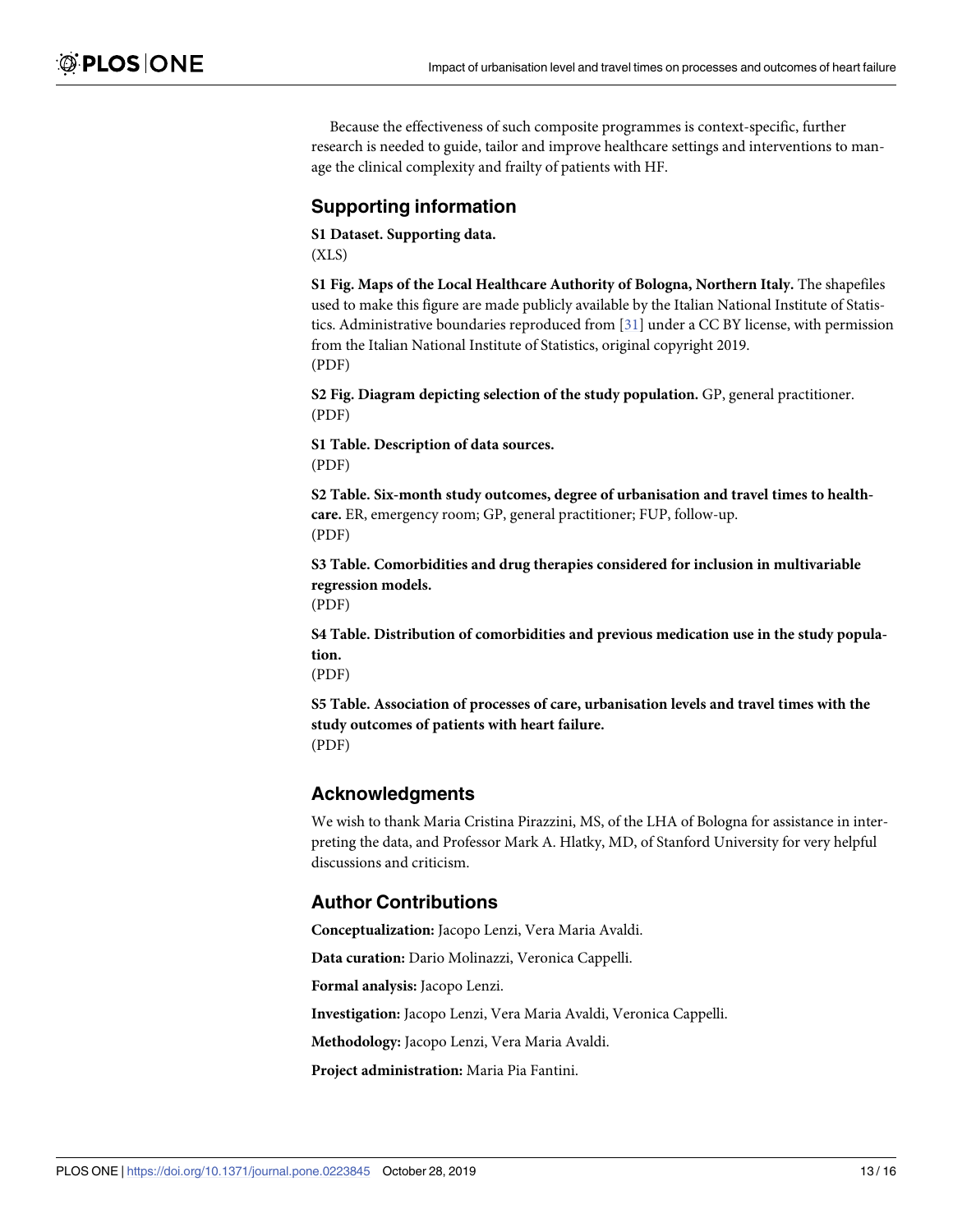<span id="page-13-0"></span>**Supervision:** Carlo Descovich, Stefano Urbinati.

**Validation:** Dario Molinazzi.

**Visualization:** Jacopo Lenzi.

**Writing – original draft:** Jacopo Lenzi, Vera Maria Avaldi.

**Writing – review & editing:** Jacopo Lenzi, Carlo Descovich, Stefano Urbinati, Maria Pia Fantini.

#### **References**

- **[1](#page-1-0).** Mosterd A, Hoes AW. Clinical epidemiology of heart failure. Heart. 2007; 93:1137–46. [https://doi.org/](https://doi.org/10.1136/hrt.2003.025270) [10.1136/hrt.2003.025270](https://doi.org/10.1136/hrt.2003.025270) PMID: [17699180](http://www.ncbi.nlm.nih.gov/pubmed/17699180)
- **[2](#page-1-0).** Dunlay SM, Roger VL. Understanding the epidemic of heart failure: past, present, and future. Curr Heart Fail Rep. 2014; 11:404–15. <https://doi.org/10.1007/s11897-014-0220-x> PMID: [25182014](http://www.ncbi.nlm.nih.gov/pubmed/25182014)
- **[3](#page-1-0).** Nieminen MS, Brutsaert D, Dickstein K, Drexler H, Follath F, Harjola VP, et al. EuroHeart Failure Survey II (EHEART FAILURES II): a survey on hospitalized acute heart failure patients: description of population. Eur Heart J. 2006; 27:2725–36. <https://doi.org/10.1093/eurheartj/ehl193> PMID: [17000631](http://www.ncbi.nlm.nih.gov/pubmed/17000631)
- **4.** Bueno H, Ross JS, Wang Y, Chen J, Vidán MT, Normand SL, et al. Trends in length of stay and shortterm outcomes among Medicare patients hospitalized for Heart failure, 1993–2006. JAMA. 2010; 303:2141–7. <https://doi.org/10.1001/jama.2010.748> PMID: [20516414](http://www.ncbi.nlm.nih.gov/pubmed/20516414)
- **5.** Kociol RD, Hammill BG, Fonarow GC, Klaskala W, Mills RM, Hernandez AF, et al. Generalizability and longitudinal outcomes of a national heart failure clinical registry: Comparison of Acute Decompensated Heart Failure National Registry (ADHERE) and non-ADHERE Medicare beneficiaries. Am Heart J. 2010; 160:885–92. <https://doi.org/10.1016/j.ahj.2010.07.020> PMID: [21095276](http://www.ncbi.nlm.nih.gov/pubmed/21095276)
- **6.** Maggioni AP, Dahlstrom U, Filippatos G, Chioncel O, Leiro MC, Drozdz J, et al. EURObservational Research Programme: the Heart Failure Pilot Survey (ESC-HEART FAILURE Pilot). Eur J Heart Fail. 2010; 12:1076–84. <https://doi.org/10.1093/eurjhf/hfq154> PMID: [20805094](http://www.ncbi.nlm.nih.gov/pubmed/20805094)
- **7.** Maggioni AP, Dahlstrom U, Filippatos G, Chioncel O, Crespo Leiro M, Drozdz J, et al. EURObservational Research Programme: regional differences and 1-year follow-up results of the Heart Failure Pilot Survey (ESC-HEART FAILURE Pilot). Eur J Heart Fail. 2013; 15:808–17. [https://doi.org/10.1093/](https://doi.org/10.1093/eurjhf/hft050) [eurjhf/hft050](https://doi.org/10.1093/eurjhf/hft050) PMID: [23537547](http://www.ncbi.nlm.nih.gov/pubmed/23537547)
- **[8](#page-1-0).** Solomon SD, Dobson J, Pocock S, Skali H, McMurray JJ, Granger CB, et al. Influence of nonfatal hospitalization for heart failure on subsequent mortality in patients with chronic heart failure. Circulation. 2007; 116:1482–7. <https://doi.org/10.1161/CIRCULATIONAHA.107.696906> PMID: [17724259](http://www.ncbi.nlm.nih.gov/pubmed/17724259)
- **[9](#page-1-0).** Ambrosy AP, Fonarow GC, Butler J, Chioncel O, Greene SJ, Vaduganathan M, et al. The global health and economic burden of hospitalizations for heart failure: lessons learned from hospitalized heart failure registries. J Am Coll Cardiol. 2014; 63:1123–33. <https://doi.org/10.1016/j.jacc.2013.11.053> PMID: [24491689](http://www.ncbi.nlm.nih.gov/pubmed/24491689)
- **[10](#page-1-0).** Mozaffarian D, Benjamin EJ, Go AS, Arnett DK, Blaha MJ, Cushman M, et al. Heart disease and stroke statistics—2016 update: a report from the American Heart Association. Circulation. 2016; 133:e38– 360. <https://doi.org/10.1161/CIR.0000000000000350> PMID: [26673558](http://www.ncbi.nlm.nih.gov/pubmed/26673558)
- **[11](#page-1-0).** Ziaeian B, Fonarow GC. The Prevention of Hospital Readmissions in Heart Failure. Prog Cardiovasc Dis. 2016; 58:379–85. <https://doi.org/10.1016/j.pcad.2015.09.004> PMID: [26432556](http://www.ncbi.nlm.nih.gov/pubmed/26432556)
- **[12](#page-1-0).** Avaldi VM, Lenzi J, Castaldini I, Urbinati S, Di Pasquale G, Morini M, et al. Hospital readmissions of patients with heart failure: the impact of hospital and primary care organizational factors in Northern Italy. PLoS One. 2015; 10:e0127796. <https://doi.org/10.1371/journal.pone.0127796> PMID: [26010223](http://www.ncbi.nlm.nih.gov/pubmed/26010223)
- **[13](#page-1-0).** Ponikowski P, Voors AA, Anker SD, Bueno H, Cleland JG, Coats AJ, et al. 2016 ESC guidelines for the diagnosis and treatment of acute and chronic heart failure: the Task Force for the diagnosis and treatment of acute and chronic heart failure of the European Society of Cardiology (ESC). Developed with the special contribution of the Heart Failure Association (HFA) of the ESC. Eur J Heart Fail. 2016; 18:891–975. <https://doi.org/10.1002/ejhf.592> PMID: [27207191](http://www.ncbi.nlm.nih.gov/pubmed/27207191)
- **[14](#page-1-0).** McAlister FA, Stewart S, Ferrua S, McMurray JJ. Multidisciplinary strategies for the management of heart failure patients at high risk for admission: a systematic review of randomized trials. J Am Coll Cardiol. 2004; 44:810–9. <https://doi.org/10.1016/j.jacc.2004.05.055> PMID: [15312864](http://www.ncbi.nlm.nih.gov/pubmed/15312864)
- **[15](#page-1-0).** Kelly C, Hulme C, Farragher T, Clarke G. Are differences in travel time or distance to healthcare for adults in global north countries associated with an impact on health outcomes? A systematic review. BMJ Open. 2016; 6:e013059. <https://doi.org/10.1136/bmjopen-2016-013059> PMID: [27884848](http://www.ncbi.nlm.nih.gov/pubmed/27884848)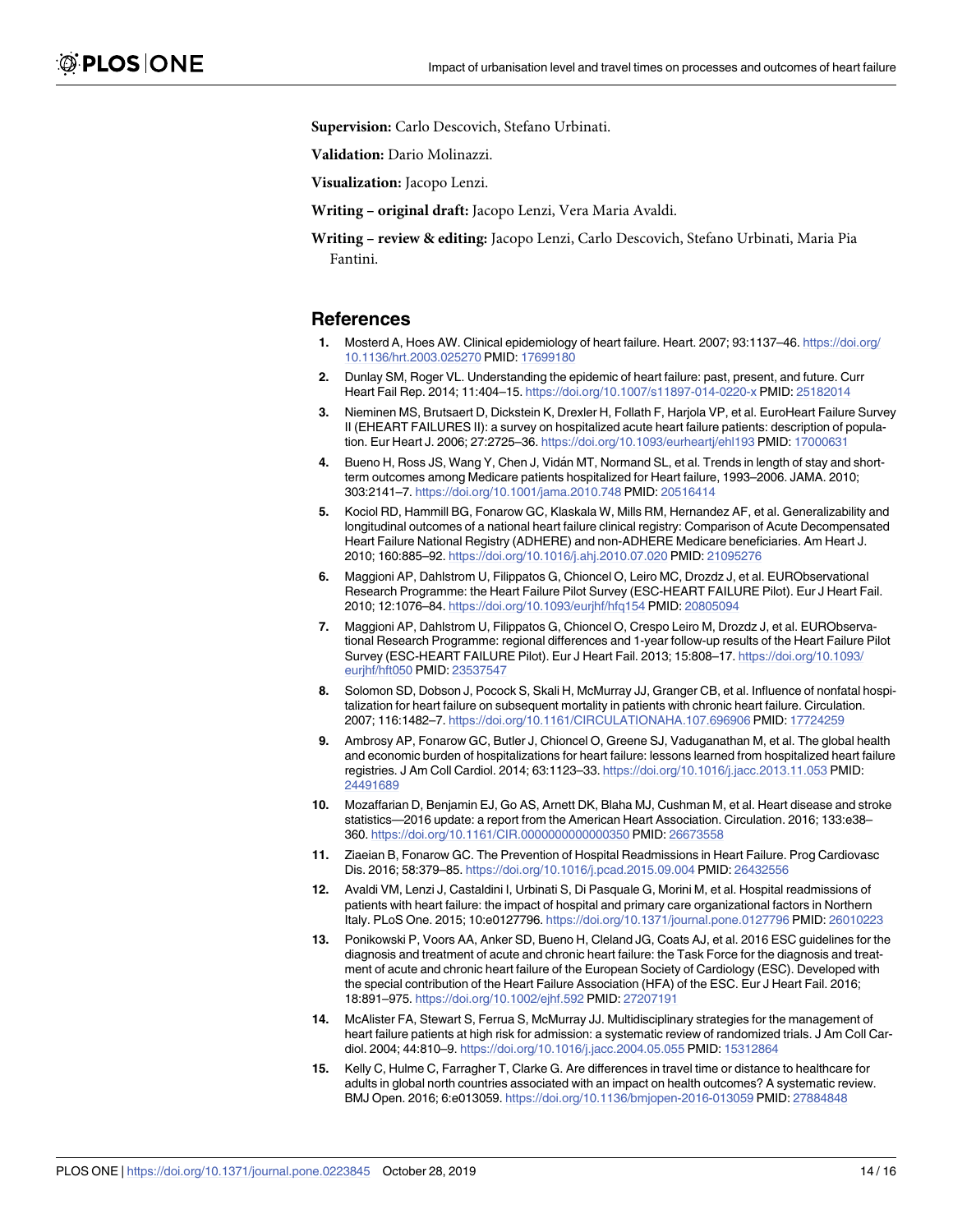- <span id="page-14-0"></span>**[16](#page-1-0).** Gamble JM, Eurich DT, Ezekowitz JA, Kaul P, Quan H, McAlister FA. Patterns of care and outcomes differ for urban versus rural patients with newly diagnosed heart failure, even in a universal healthcare system. Circ Heart Fail. 2011; 4:317–23. <https://doi.org/10.1161/CIRCHEARTFAILURE.110.959262> PMID: [21430285](http://www.ncbi.nlm.nih.gov/pubmed/21430285)
- **[17](#page-10-0).** Cook NL, Lauer MS. The socio-geography of heart failure: why it matters. Circ Heart Fail. 2011; 4:244– 5. <https://doi.org/10.1161/CIRCHEARTFAILURE.111.962191> PMID: [21586735](http://www.ncbi.nlm.nih.gov/pubmed/21586735)
- **[18](#page-1-0).** Verdejo HE, Ferreccio C, Castro PF. Heart Failure in Rural Communities. Heart Fail Clin. 2015; 11:515–22. <https://doi.org/10.1016/j.hfc.2015.07.011> PMID: [26462091](http://www.ncbi.nlm.nih.gov/pubmed/26462091)
- **[19](#page-2-0).** Avaldi VM, Lenzi J, Urbinati S, Molinazzi D, Descovich C, Campagna A, et al. Effect of cardiologist care on 6-month outcomes in patients discharged with heart failure: results from an observational study based on administrative data. BMJ Open. 2017; 7:e018243. [https://doi.org/10.1136/bmjopen-2017-](https://doi.org/10.1136/bmjopen-2017-018243) [018243](https://doi.org/10.1136/bmjopen-2017-018243) PMID: [29101146](http://www.ncbi.nlm.nih.gov/pubmed/29101146)
- **[20](#page-3-0).** Zeigermann L. OPENCAGEGEO: Stata module for forward and reverse geocoding using the OpenCage Geocoder API [software]. 2016 Mar 19 [cited 2019 Jul 15]. [https://EconPapers.repec.org/RePEc:](https://EconPapers.repec.org/RePEc:boc:bocode:s458155) [boc:bocode:s458155](https://EconPapers.repec.org/RePEc:boc:bocode:s458155)
- **[21](#page-3-0).** Weber S, Pe´clat M. A simple command to calculate travel distance and travel time. Stata Journal. 2017; 17:962–71.
- **[22](#page-3-0).** Selim AM, Mazurek JA, Iqbal M, Wang D, Negassa A, Zolty R. Mortality and readmission rates in patients hospitalized for acute decompensated heart failure: a comparison between cardiology and general-medicine service outcomes in an underserved population. Clin Cardiol. 2015; 38:131–8. [https://doi.](https://doi.org/10.1002/clc.22372) [org/10.1002/clc.22372](https://doi.org/10.1002/clc.22372) PMID: [25694226](http://www.ncbi.nlm.nih.gov/pubmed/25694226)
- **23.** Uthamalingam S, Kandala J, Selvaraj V, Martin W, Daley M, Patvardhan E, et al. Outcomes of patients with acute decompensated heart failure managed by cardiologists versus noncardiologists. Am J Cardiol. 2015; 115:466–71. <https://doi.org/10.1016/j.amjcard.2014.11.034> PMID: [25637324](http://www.ncbi.nlm.nih.gov/pubmed/25637324)
- **[24](#page-3-0).** Avaldi VM, Lenzi J. The Role of Cardiologists in the Management of Patients with Heart Failure. Adv Exp Med Biol. 2018; 1067:133–44. [https://doi.org/10.1007/5584\\_2017\\_120](https://doi.org/10.1007/5584_2017_120) PMID: [29188455](http://www.ncbi.nlm.nih.gov/pubmed/29188455)
- **[25](#page-4-0).** Quan H, Sundararajan V, Halfon P, Fong A, Burnand B, Luthi JC, et al. Coding algorithms for defining comorbidities in ICD-9-CM and ICD-10 administrative data. Med Care. 2005; 43:1130–9. [https://doi.](https://doi.org/10.1097/01.mlr.0000182534.19832.83) [org/10.1097/01.mlr.0000182534.19832.83](https://doi.org/10.1097/01.mlr.0000182534.19832.83) PMID: [16224307](http://www.ncbi.nlm.nih.gov/pubmed/16224307)
- **[26](#page-4-0).** Yancy CW, Jessup M, Bozkurt B, Butler J, Casey DE Jr, Colvin MM, et al. 2017 ACC/AHA/HFSA Focused Update of the 2013 ACCF/AHA Guideline for the Management of Heart Failure: A Report of the American College of Cardiology/American Heart Association Task Force on Clinical Practice Guidelines and the Heart Failure Society of America. Circulation. 2017; 136(6):e137–e161. [https://doi.org/10.](https://doi.org/10.1161/CIR.0000000000000509) [1161/CIR.0000000000000509](https://doi.org/10.1161/CIR.0000000000000509) PMID: [28455343](http://www.ncbi.nlm.nih.gov/pubmed/28455343)
- 27. Vaduganathan M, Fonarow GC, Gheorghiade M. Drug therapy to reduce early readmission risk in heart failure: ready for prime time? JACC Heart Fail. 2013; 1:361–4. [https://doi.org/10.1016/j.jchf.2013.04.](https://doi.org/10.1016/j.jchf.2013.04.010) [010](https://doi.org/10.1016/j.jchf.2013.04.010) PMID: [24621940](http://www.ncbi.nlm.nih.gov/pubmed/24621940)
- **28.** Corrao G, Ghirardi A, Ibrahim B, Merlino L, Maggioni AP. Short- and long-term mortality and hospital readmissions among patients with new hospitalization for heart failure: A population-based investigation from Italy. Int J Cardiol. 2015; 181:81–7. <https://doi.org/10.1016/j.ijcard.2014.12.004> PMID: [25497525](http://www.ncbi.nlm.nih.gov/pubmed/25497525)
- **[29](#page-4-0).** Takeda A, Martin N, Taylor RS, Taylor SJ. Disease management interventions for heart failure. Cochrane Database Syst Rev. 2019; 1:CD002752. <https://doi.org/10.1002/14651858.CD002752.pub4> PMID: [30620776](http://www.ncbi.nlm.nih.gov/pubmed/30620776)
- **[30](#page-5-0).** Austin PC, Tu JV. Bootstrap Methods for Developing Predictive Models. The Am Stat. 2004; 58:131–7.
- **[31](#page-8-0).** Italian National Institute of Statistics [Internet]. Confini delle unità amministrative a fini statistici al 1 gennaio 2019; 2019 [cited 2019 May 8]. <https://www.istat.it/it/archivio/222527>
- **[32](#page-9-0).** Konerding U, Bowen T, Elkhuizen SG, Faubel R, Forte P, Karampli E, et al. The impact of travel distance, travel time and waiting time on health-related quality of life of diabetes patients: An investigation in six European countries. Diabetes Res Clin Pract. 2017; 126:16–24. [https://doi.org/10.1016/j.diabres.](https://doi.org/10.1016/j.diabres.2017.01.014) [2017.01.014](https://doi.org/10.1016/j.diabres.2017.01.014) PMID: [28189950](http://www.ncbi.nlm.nih.gov/pubmed/28189950)
- **[33](#page-9-0).** Syed ST, Gerber BS, Sharp LK. Traveling towards disease: transportation barriers to health care access. J Community Health. 2013; 38:976–93. <https://doi.org/10.1007/s10900-013-9681-1> PMID: [23543372](http://www.ncbi.nlm.nih.gov/pubmed/23543372)
- **[34](#page-10-0).** Díaz-Toro F, Verdejo HE, Castro PF. Socioeconomic Inequalities in Heart Failure. Heart Fail Clin. 2015; 11:507–13. <https://doi.org/10.1016/j.hfc.2015.07.012> PMID: [26462090](http://www.ncbi.nlm.nih.gov/pubmed/26462090)
- **[35](#page-10-0).** Foraker RE, Rose KM, Suchindran CM, Chang PP, McNeill AM, Rosamond WD. Socioeconomic status, Medicaid coverage, clinical comorbidity, and rehospitalization or death after an incident heart failure hospitalization: Atherosclerosis Risk in Communities cohort (1987 to 2004). Circ Heart Fail. 2011; 4:308–16 <https://doi.org/10.1161/CIRCHEARTFAILURE.110.959031> PMID: [21430286](http://www.ncbi.nlm.nih.gov/pubmed/21430286)